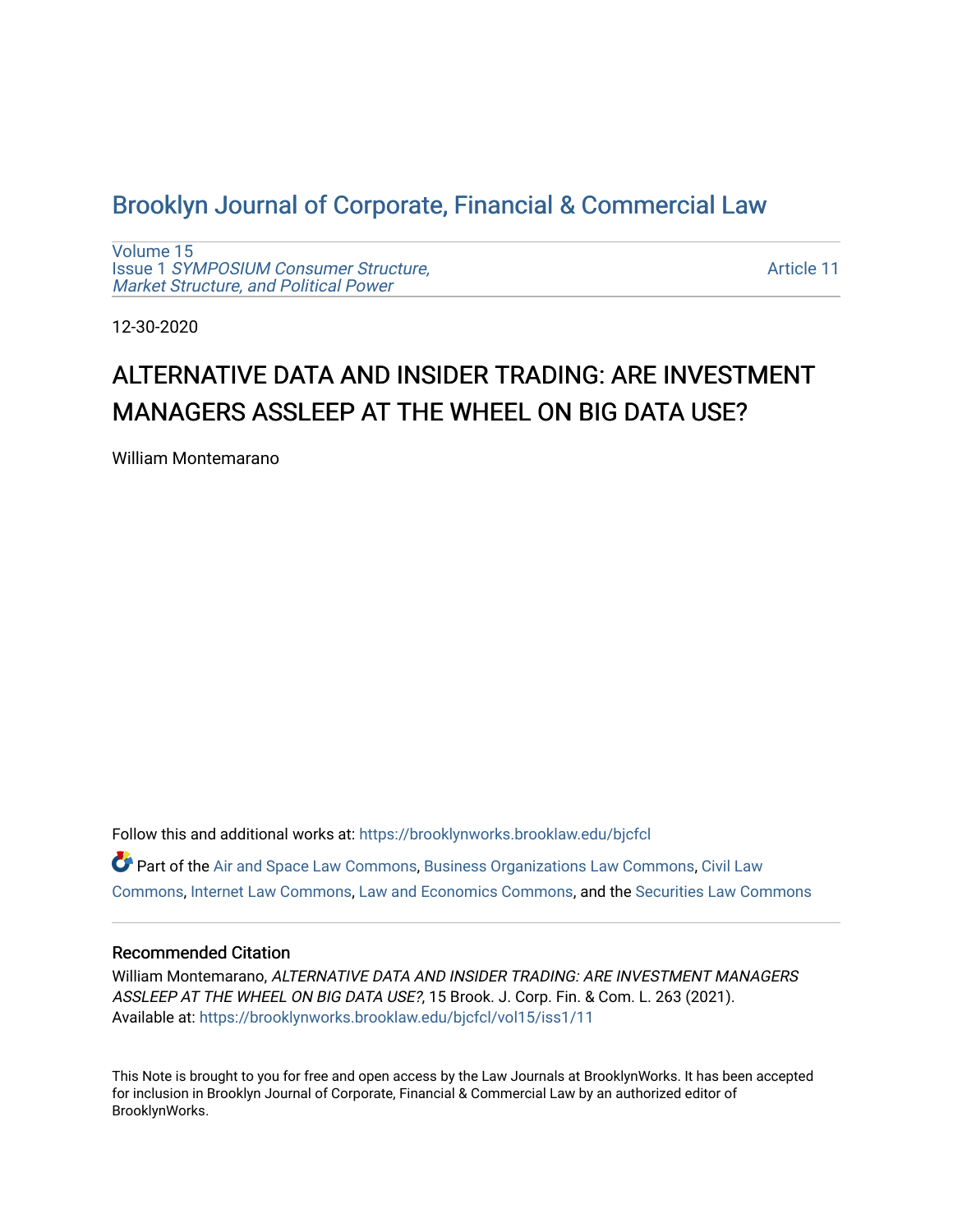# ALTERNATIVE DATA AND INSIDER TRADING: ARE INVESTMENT MANAGERS ASLEEP AT THE WHEEL ON BIG DATA USE?

## **ABSTRACT**

The rapid rise of "big data" has transformed the way that professional investors make investment decisions. In addition, the intersection of the United States federal securities laws and the use of "big data" to inform securities trading lies in uncharted waters. The nuanced and factuallydependent securities laws are far behind industry practices, and the Securities and Exchange Commission (SEC) and the Department of Justice (DOJ) have remained largely silent on the issue to date. This Note argues that this combination of murky laws and rapidly evolving business practices gives rise to legal and regulatory risk, and that investment managers leveraging "big data" sources may be paying insufficient attention. It is therefore critical that to protect their business and ensure compliance with the laws, investment managers implement robust compliance programs to guard against the risk that their use of "big data" violates the securities laws.

# INTRODUCTION

The generation, collection, and monetization of so-called "big data" has become a matter of national discussion. We are living in what the New York Times called "the world's most advanced surveillance system."<sup>1</sup> Every day, each one of our transactions, geo-location tags, internet searches, social media visits, and numerous other data points are scrupulously documented by private companies.<sup>2</sup> The data can be used for a variety of purposes from personally-targeted advertising to tracking the spread of an infectious disease.<sup>3</sup> It can also be used to understand what is happening inside corporations: for example, Dataminr, an "advanced AI [artificial intelligence] platform that detects the earliest signals of high-impact events and emerging risks,"<sup>4</sup> applied analytics to Twitter data to uncover Volkswagen's emissions scandal three days before the market reacted to the news.<sup>5</sup>

For investment managers and other professional investors, these "big data" sources, referred to collectively as "alternative data" in industry parlance, represent a potential gold mine of information that can be used to

<sup>1.</sup> Stuart A. Thompson & Charlie Warzel, Twelve Million Phones, One Dataset, Zero Privacy, N.Y. TIMES (Dec. 19, 2019), https://www.nytimes.com/interactive/2019/12/19/opinion/locationtracking-cell- phone.html?searchResultPosition=3.

<sup>2</sup>. Id.

<sup>3</sup>. Id.

<sup>4.</sup> DATAMINR, https://www.dataminr.com/ (last visited Dec. 20, 2019).

<sup>5.</sup> Shaw Horton, A Fund Manager's Roadmap to Big Data: Its Acquisition and Proper Use, HEDGE FUND L. REP. 2 (Jan. 11, 2018), https://www.lowenstein.com/media/4297/hflr\_a-fundmanager-s-roadmap-to-big-data\_its-acquisition-and-proper-use.pdf.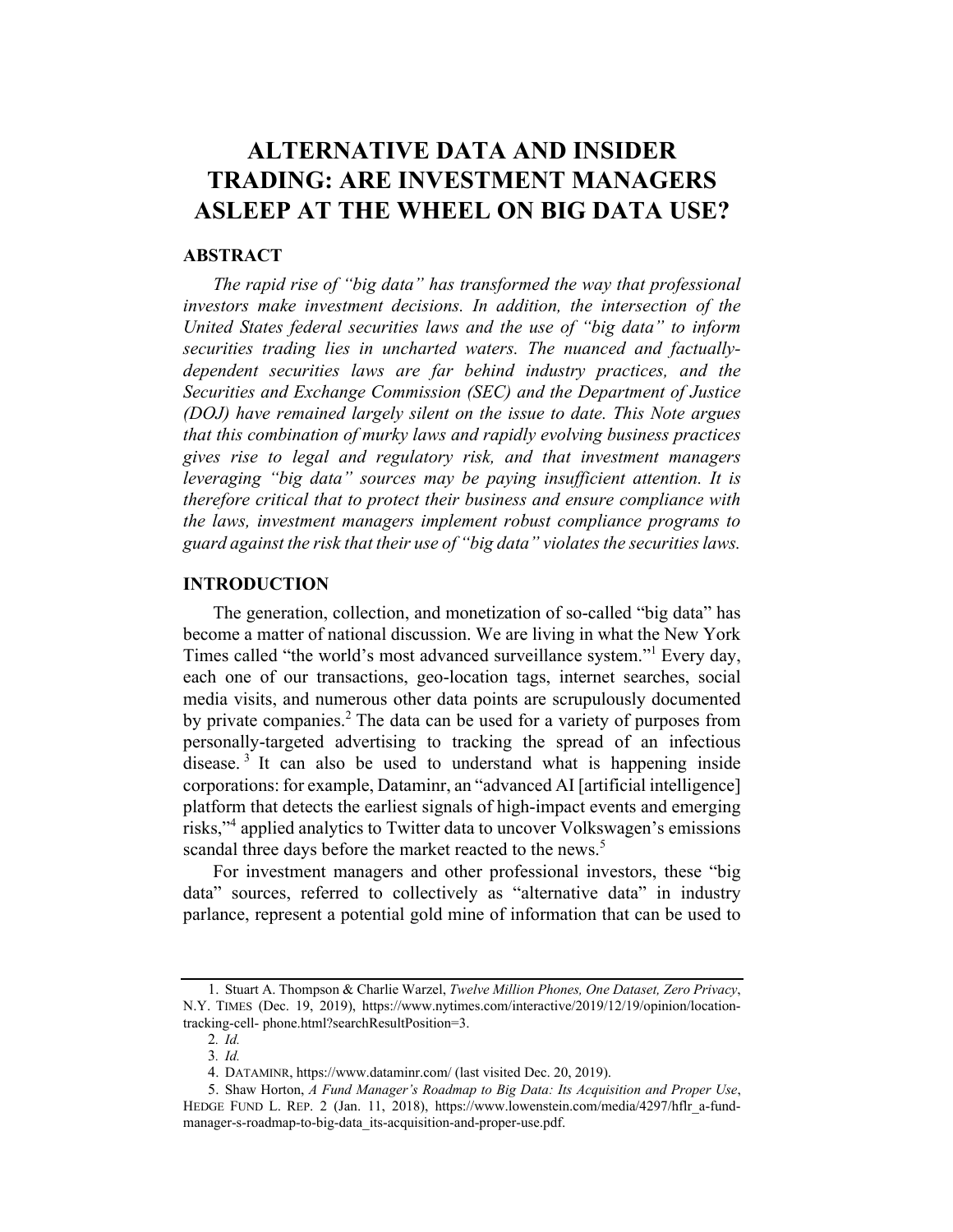inform securities trading.<sup>6</sup> Alternative data is not exhaustively defined, but it is generally understood to include any data which may be useful for understanding the financial condition of a particular company or industry which is not included in traditional data sources such as public financial filings or analyst reports.<sup>7</sup> It includes information such as geo-location tags, satellite and drone imagery, credit card and consumer transactions, social media data, email monitoring, website scraping, internet search data, and many other types of data points. <sup>8</sup> Most alternative data leveraged by investment managers is purchased from third-party specialty vendors who source, process, and sell datasets to buyside purchasers via subscription services.<sup>9</sup>

Although the use of alternative data to inform trading decisions is nothing new, modern technologies such as high-definition satellite imagery, drones, and sophisticated IT systems capable of identifying patterns in large unlinked data sets have led to an explosion of growth in the quantity and types of alternative data available.<sup>10</sup> For example, where an investment manager in the past might have sent an analyst to count the number of cars in a McDonald's parking lot to gauge the performance of the business, today that same manager can purchase a dataset specifying the number of cars in every McDonald's parking lot across thousands of square miles based on an analysis of real-time satellite images.<sup>11</sup> Indeed, alternative data is an evolving legal landscape because of the rapid pace of technological change and the types of alternative data available, and changes in how data is sourced, analyzed, and sold.<sup>12</sup> In addition, the relevant securities laws are imprecise and factually-dependent, there is minimal case law, and the SEC has not brought any enforcement action to date where a buyer purchased alternative data from a vendor.<sup>13</sup> Additionally, the SEC announced in January 2020 that its examinations priorities for the year will include a focus on alternative data use. $14$ 

<sup>6.</sup> Kara M. Stein, Comm'r, SEC, From the Data Rush to the Data Wars: A Data Revolution in Financial Markets, Georgia-State University College of Law – Henry J. Miller Distinguished Lecture Series (Sept. 27, 2018) (available at https://www.sec.gov/news/speech/speech-stein-092718).

<sup>7.</sup> Horton, supra note 5 at 1.

<sup>8</sup>. Id.

<sup>9</sup>. Id. at 3.

<sup>10</sup>. Id. at 1.

<sup>11</sup>. See infra note 37 and accompanying text.

<sup>12.</sup> Horton, supra note 5, at 5.

<sup>13</sup>. See infra note 59 and accompanying text.

<sup>14.</sup> SEC Rel. No. 2020-4, SEC Office of Compliance Inspections and Examinations Announces 2020 Examination Priorities (Jan 7, 2020) ("OCIE recognizes that advancements in financial technologies, methods of capital formation and market structures, as well as registered firms' use of new sources of data (often referred to as 'alternative data'), warrant ongoing attention and review.").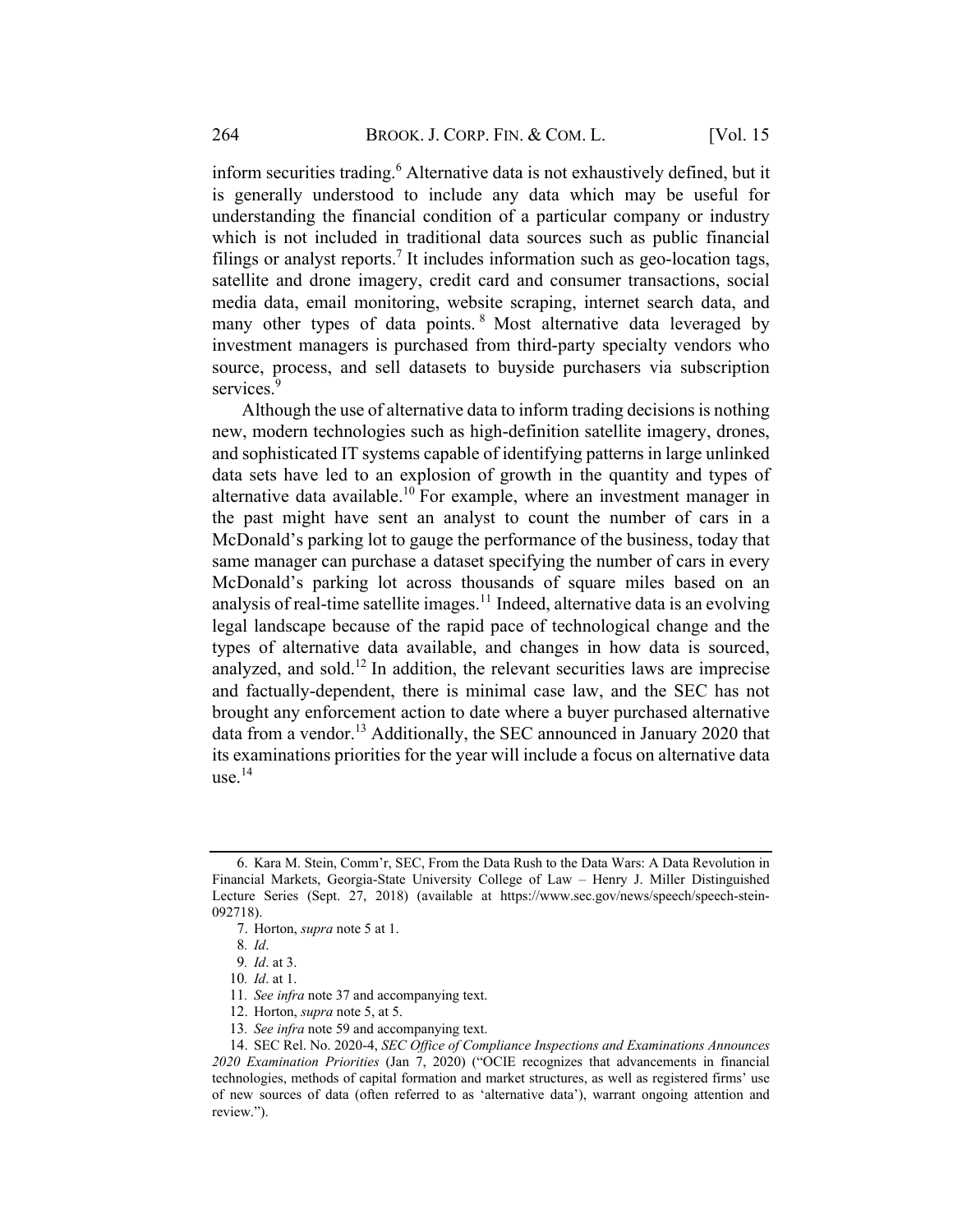This Note will argue that this evolving landscape gives rise to legal and regulatory risks, and that investment managers may be giving these risks insufficient weight when trading on the basis of alternative data sources. Part I begins by discussing the alternative data marketplace, including explaining what alternative data is and how it is sourced, processed, sold, used, and by whom. Part II then highlights the most prominent United States federal securities laws that may be applicable to alternative data use, specifically insider trading and the parallel provisions of Section 204A of the Investments Advisers Act of 1940 (204A) and Section 15(g) of the Securities Exchange Act of 1934  $(15(g))$ . Part III then discusses the current state of the mosaic theory of materiality and argues that alternative data use is analogous to the use of expert networks, which experienced widespread adoption in the investment management industry, followed by a crash after Raj Rajaratnam's 2011 conviction for insider trading, and a subsequent resurgence after firms implemented compliance controls. Finally, Part IV argues that managers should perform careful due diligence in order to manage the legal and regulatory risks presented by alternative data use, and lays out suggested compliance practices.

It is important to caveat that this Note focuses exclusively on the intersection of alternative data and the U.S. federal securities laws, most especially insider trading law. As is explained in further detail below, U.S. insider trading laws do not include a general prohibition on using any given information as a basis for securities trading decisions, absent some breach of duty to the source of that information.<sup>15</sup> Thus, in effect, it is legal to trade in securities on the basis of alternative data so long as that alternative data has not been improperly obtained.<sup>16</sup> Of course, there are many other laws, as well as ethical, societal, and privacy-related concerns implicated by the "big data" marketplace both in the context of securities trading and in other areas.<sup>17</sup> Indeed, it may or may not be legal or ethical to disseminate or use a particular "big data" source for some other purpose. As such situations are far too numerous and context-dependent to be addressed in this Note, they will be left for another day.

## I. ALTERNATIVE DATA MARKETPLACE

According to the Wall Street Journal, when Tesla CEO Elon Musk announced that employees were working "around the clock" to increase deliveries of Tesla's new mid-size Model 3 sedan, Thasos Group, a New York City-based alternative data vendor which converts "real-time location data from mobile phones into actionable information,"18 decided to see for

<sup>15</sup>. See infra notes 88-98 and accompanying text.

<sup>16</sup>. Id.

<sup>17</sup>. See discussion infra note 57.

<sup>18.</sup> THASOSGROUP, http://thasosgroup.com/ (last visited Oct. 12, 2019).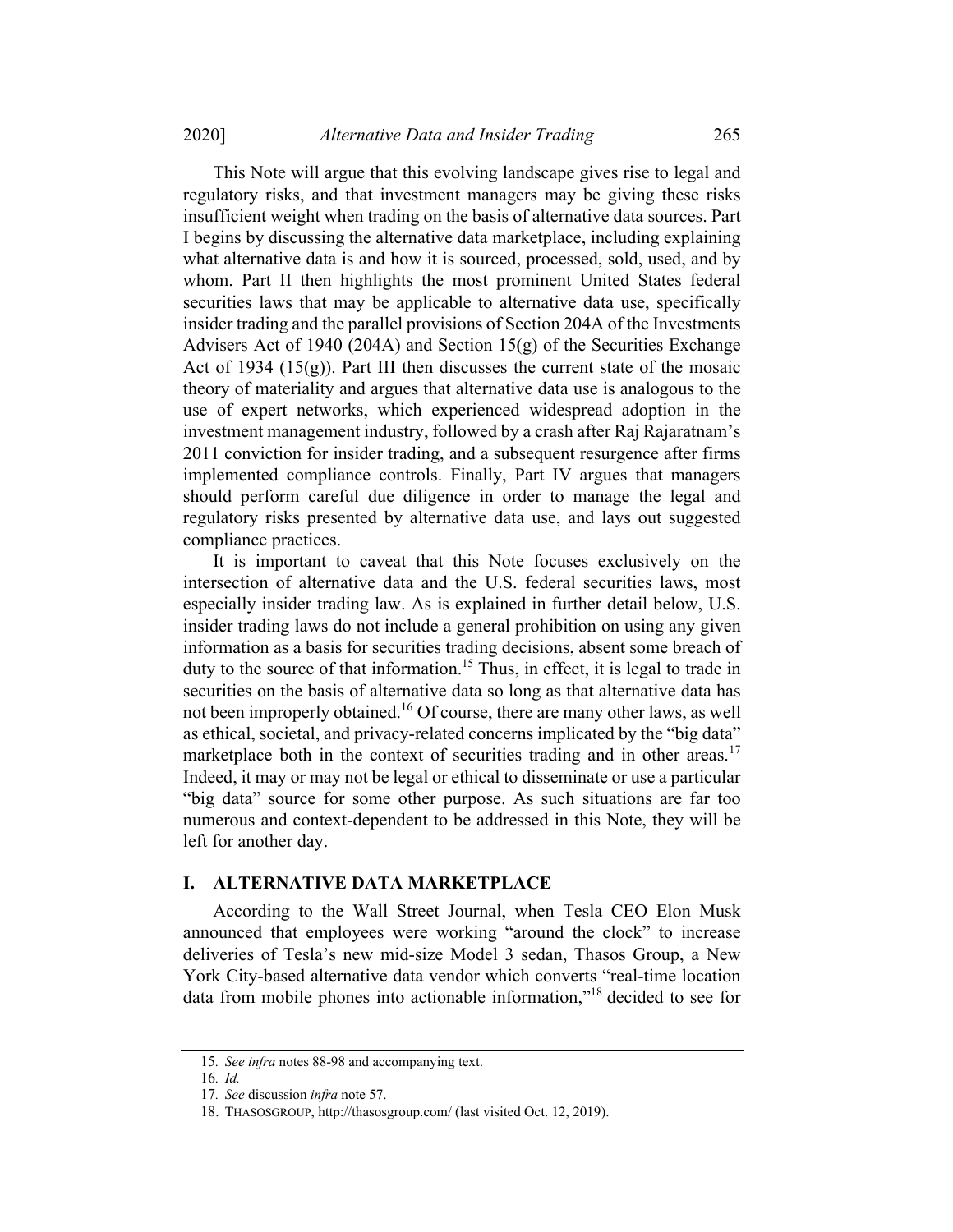themselves.<sup>19</sup> Thasos used their real-time database of geographic location coordinates collected by over 1,000 smartphone apps from over 30 million smartphones<sup>20</sup> to determine that the number of smartphones in Tesla's factory in Fremont California during the overnight hours had increased 30% from June to October of 2018.<sup>21</sup> Then, in late October 2018, "Tesla disclosed a rare quarterly profit, the result of Model 3 production that had nearly doubled in three months. Shares shot up  $9.1\%$  the next day."<sup>22</sup>

Thasos, founded in 2011 by Greg Skibiski, offers a variety of analytical reports based on smartphone location data.<sup>23</sup> One of the firm's offerings, MallStreams, which Thasos describes as "everything you ever wanted to know about your competitor's property but were afraid to ask," provides realtime information on mall visitation data, distance traveled to the property, average customer median household income, key census information based on the mall's location and surrounding areas, and customer cross-shopping patterns (i.e., what stores nearby were also visited by mall customers) for over  $4,000$  malls across the United States.<sup>24</sup> Thasos does not disclose its clients, but according to the Wall Street Journal, Thasos "sells its data to dozens of hedge funds, some of which pay more than \$1 million a year.<sup> $25$ </sup> In addition to datasets generated by smartphone location, there are numerous other types of alternative datasets available from many different vendors. Eagle Alpha, a New York-based firm helping owners of datasets monetize their data, groups alternative data into 24 different categories ranging from social media to internet-of-things, to satellite and weather data, thus illustrating the broad spectrum of data types available.<sup>26</sup> Most investment managers acquire data through third-party vendors like Thasos and do not pursue data collection in-house because of the expense and expertise required to build the requisite infrastructure.<sup>27</sup> Instead, "the overwhelming majority of managers are acquiring data through vendors," according to Peter Greene, a partner at Lowenstein Sandler.<sup>28</sup>

The investment insights gained from these datasets are as expansive as the types of datasets available. For example, Eagle Alpha's Consumer

<sup>19.</sup> Ryan Dezember, Your Smartphone's Location Data Is Worth Big Money to Wall Street, WALL ST. J. (Nov. 2, 2018), https://www.wsj.com/articles/your-smartphones-location-data-isworth-big-money-to-wall-street-1541131260.

<sup>20</sup>. Id.

<sup>21</sup>. Id.

<sup>22</sup>. Id.

<sup>23</sup>. Id.

<sup>24</sup>. Interested in Powerful Real-Time Retail Analytics?, THASOSGROUP, http://thasosgroup. com/blog/interested-retail-analytics/ (last visited Oct. 12, 2019).

<sup>25.</sup> Dezember, supra note 19.

<sup>26</sup>. Alternative Data: Applications & Case Studies, EAGLE ALPHA 10-14 (Sept. 8, 2017), https://s3-eu-west-1.amazonaws.com/ea-pdf-items/Alternative\_Data\_Report\_Version\_2.pdf.

<sup>27.</sup> Horton, supra note 5 at 3 ("Subscription costs for many of the services offered by data vendors are often lower than building the requisite structure internally.").

<sup>28</sup>. Id.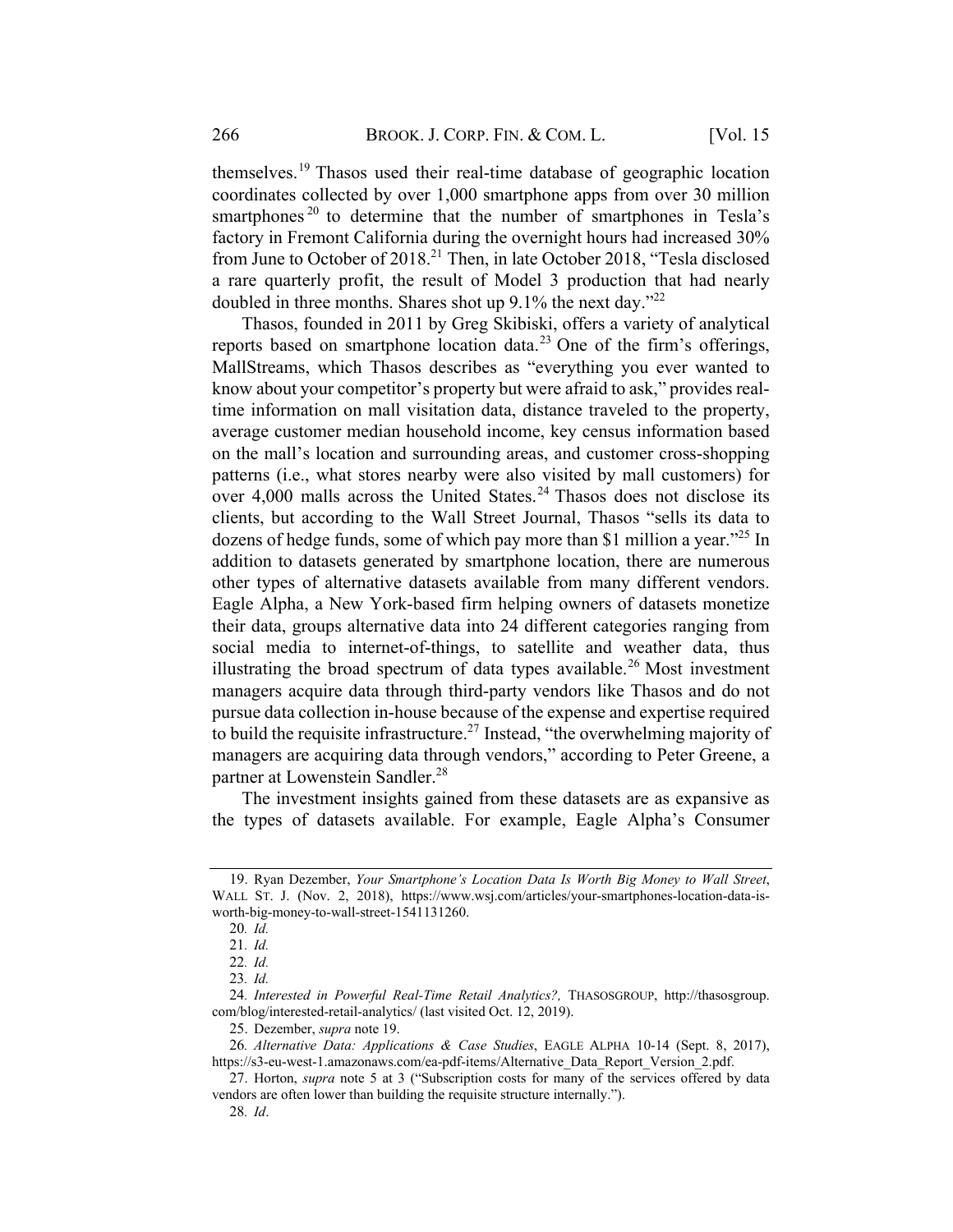Discretionary datasets, which "provide near real-time insight, and longerterm trends, into spending at retailers and on specific products," offer investment managers insight into issuers' performance before the issuer releases earnings publicly.<sup>29</sup> In the municipal-bond space, investment managers have leveraged alternative datasets to understand the economic performance of state, local, and federal governments.<sup>30</sup> IHS Markit, which is "one of the largest data, insights and analytics firms in the world, [which] leverages 1,500+ traditional and non-traditional datasets to provide unique and timely insights to better inform investment decisions,"<sup>31</sup> used real-time ship tracking technology to analyze the number of cruise ships at port in Puerto Rico from 2014 to  $2017$ .<sup>32</sup> The company found that there was a correlation between the cruise ship data and the island's grossrevenues. From this correlation, IHS Markit was able to deduce that small declines in cruise ship traffic were predictive of a decline in tax collections over the subsequent months.<sup>33</sup> IHS Markit also leveraged its database of automotive ownership to track changes in luxury vehicle registrations in the United States in order to understand capital and population migration across states.<sup>34</sup> IHS Markit notes that its database allows for tracking the model and year of each vehicle leaving a state, as well as its destination state, which "is one potential gauge for the movements of higher income and net worth individuals among states."<sup>35</sup> Tracking the movements for certain "vehicle owners could be a proxy for the number of executives following companies to states with fastgrowing industries" or could signify "owners moving or expanding to more business-friendly states."36

Matthew Granade, Chief Market Intelligence Officer at Point72, an asset management firm led by former S.A.C. Capital CEO Steven A. Cohen, summarized the disruptive impact of alternative data on the market research process:

[I]t is a real change from how investing used to work . . . if you want to understand what is going on with McDonald's, you are going to have to look at credit card transactions data, you are going to look at geo-location data, at app downloads and handful of other things. And suddenly you are

<sup>29.</sup> Alternative Data: Applications and Case Studies, supra note 26, at 15, 21.

<sup>30</sup>. See Alternative Data: Applications & Case Studies, supra note 26, at 17-18; see also Chris Fenske, Boats, Quotes, and Automobiles: Alternative Data for Municipal Bond Investors, FACTSET (July 14, 2017), https://insight.factset.com/boats-quotes-and-automobiles-alternative-data-formunicipal-bond-investors.

<sup>31.</sup> IHS MARKIT, https://ihsmarkit.com/topic/alternative-data-and-insights.html (last visited Oct. 12, 2019).

<sup>32.</sup> Fenske, supra note 30.

<sup>33</sup>. Id.

<sup>34</sup>. Id.

<sup>35</sup>. Id.

<sup>36</sup>. Id.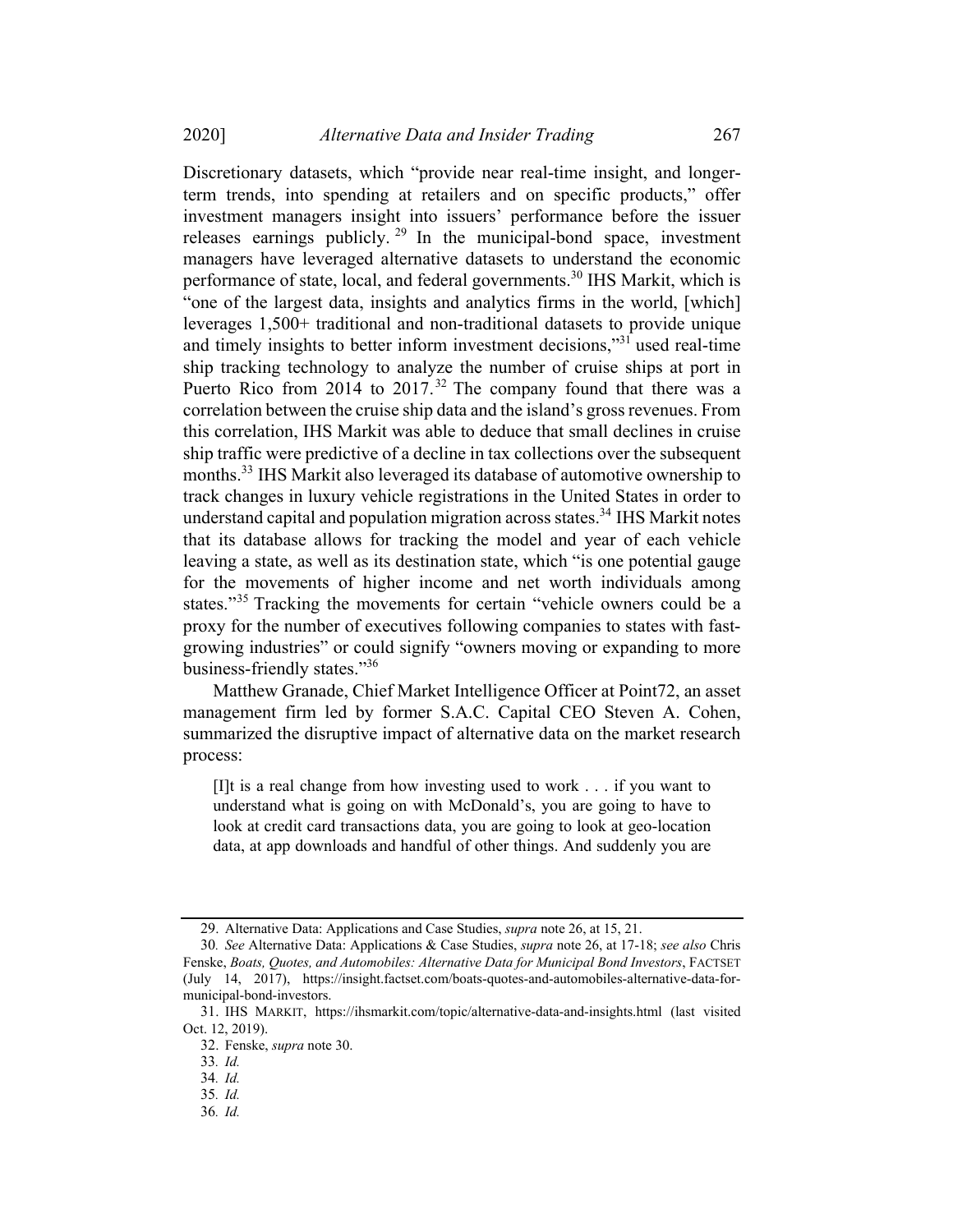going to have a very robust picture of how McDonald's is going and you are not going to have to talk to McDonald's about that.<sup>37</sup>

Evan Schnidman, founder and CEO of Prattle, an alternative data vendor which uses machine learning to analyze linguistical patterns in corporate and governmental disclosures, <sup>38</sup> noted, "in many ways, alternative data is what we used to think of as research."<sup>39</sup> Nevertheless, the use of alternative data still plays a supplementary role in the research process for many, especially smaller, investment managers. As of 2019, 80% of investment managers with assets under management (AUM) over \$10 billion surveyed in the 2019 EY Global Alternative Fund Survey indicated that they were purchasing datasets from alternative data vendors (among other sources).<sup>40</sup> In contrast, just 48% of investment managers with AUM of \$2 billion to \$10 billion and 33% of investment managers with AUM of under \$2 billion indicated that they were currently obtaining data from alternative data vendors.<sup>41</sup>

This discrepancy is largely due to the high signal-to-noise ratio of many alternative datasets, and the degree of effort and capability required to separate the proverbial needles from the haystack.<sup>42</sup> Indeed, there are many ways in which a dataset can fail to be useful (timeliness, completeness, business need, statistical correlation/predictive power, etc.), and failing in any manner can render the dataset useless.<sup>43</sup> To make matters worse, some datasets are delivered in unstructured, non-traditional formats, such as satellite images or voice recordings, which makes them difficult to incorporate into trading models. <sup>44</sup> For investment managers, and for alternative data vendors themselves, this means dedicating resources to

43. Id. (Arguing that datasets are subject to the Anna Karenina principle, which states, "happy families are all alike; every unhappy family is unhappy in its own way." In other words, useful data sets share certain uniform, objective criteria: "Data is not like antiques on eBay. One man's data trash is not another's data treasure. Beauty is not in the eye of the beholder; data is objectively good or bad." Thus if a data set fails on any one of those criteria, it becomes useless, in its own way).

44. Alternative Data: Application and Best Practices for Investment Management Firms, DOW JONES NEWSWIRE 11 (2019), https://images.dowjones.com/wp-content/uploads/sites/35/2019/ 02/25200135/Alternative-Data-Application-and-Best-Practices-for-Investment-Management-Firms.pdf ("Alternative data comes in many different formats. Drawing these data sets into a form that can be applied to analytical trading and investment models can be challenging. Alternative data is often unstructured, and there is no general-purpose messaging middleware or other platform solution for this kind of data, as there is for real-time data or historical/reference data.").

<sup>37.</sup> Alternative Data: Applications & Case Studies, supra note 26, at 21-22.

<sup>38.</sup> Horton, supra note 5 at 2.

<sup>39</sup>. Id. at 1.

<sup>40</sup>. 2019 Global Alternative Fund Survey, EY, 40 (2019), https://assets.ey.com/content/dam/eysites/ey-com/en\_gl/topics/wealth-and-asset-management/ey-global-alts-fund-survey-final.pdf. 41. Id.

<sup>42.</sup> Tamer Kamel, So Much Data, So Little Alpha, QUANDL (July 11, 2019), https://blog.quandl .com/monetize-data-for-finance-with-care?utm\_source=google &utm\_medium=organic&utm campaign=&utm content=category /alternative-data ("More data is, of course, a good thing. But the signal to noise ratio is deteriorating. Finding a powerful alternative dataset has always been a needle in a haystack problem. But now the volume of hay is growing faster than needle count. For data driven investors, the opportunity set is growing but so too is the work required to process it all.").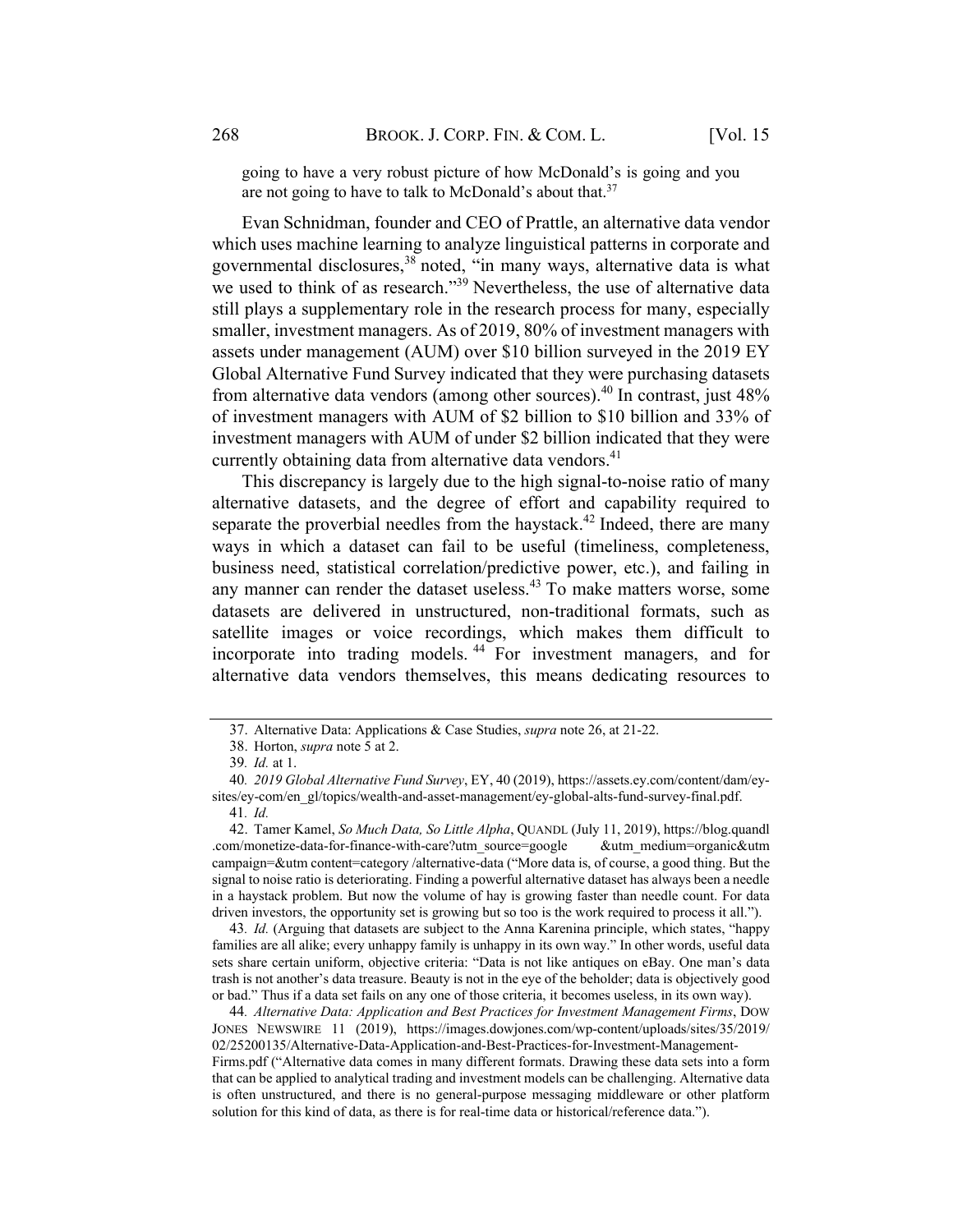attempting to distinguish between useful and useless datasets; a process which is neither quick nor easy.<sup>45</sup> In order to come up with one or two useful datasets, analysis of approximately fifty datasets is needed;<sup>46</sup> and assessing the value of each dataset (should be) a comprehensive process which includes back-testing, reviewing data hygiene, collection, transfer, and storage procedures, assessing legal and regulatory risks including privacy concerns such as whether data contains personally identifiable information (PII), whether the dataset can be integrated into trading models, and other tests.<sup>47</sup> In summary, "[r]eliable data is hard work."<sup>48</sup>

As a result, "the most prominent consumers of this data on Wall Street are managers of 'quant' funds, which devour massive quantities of data and translate that data into investment decisions via complex algorithms." <sup>49</sup> However, traditional investment managers are also increasingly incorporating alternative data and other quantitative strategies into their investment decisions,  $50$  and many use alternative datasets to validate hypotheses or conclusions based on traditional research.<sup>51</sup> Even private equity funds, which have traditionally lagged behind hedge funds in using alternative data as part of their investment process, are increasingly experimenting with alternative data.<sup>52</sup> According to the 2019 EY Global Alternative Fund Survey, 56% of private equity managers surveyed either use alternative data or expect to, an increase from 52% in 2018.<sup>53</sup> According to Alternative Data Insider, an alternative data industry group which tracks alternative data vendors and maintains a public database of vendor firms,  $54$ 

<sup>45</sup>. Id. at 2 ("But sourcing, evaluating, integrating, and using alternative data is a non-trivial exercise. Many providers of alternative data are experts in their field, but inexpert when it comes to data provision. Alternative data sets may be incomplete or unverifiable; they may be unstructured in format and difficult to integrate; they may include data that isn't permitted for redistribution under new privacy rules. And there may be limited or no archive available for back-testing.").

<sup>46</sup>. Id. at 10.

<sup>47</sup>. Id. at 10-14.

<sup>48</sup>. Id. at 14.

<sup>49.</sup> See Peter Altman, Kelly Handschumacher, & Jennifer Hustwitt, Big Data and the Risks of Insider Trading, BLOOMBERG L. SEC. L. DAILY (Mar. 14, 2018), https://www.akingump.com/ images/content/6/5/v2/65585/spBigData-SRLR-March-19-2.pdf.

<sup>50</sup>. Id.

<sup>51.</sup> Horton, supra note 5, at 3 ("[W]hile SpaceKnow has traditionally provided data to quantitative hedge funds, they are working with an increasing number of traditional, fundamentaldriven investors who are looking to overlay their fundamental investment processes with alternative data insights.").

<sup>52.</sup> 2019 Global Alternative Fund Survey, supra note 40, at 39 ("For years, private equity managers have trailed their hedge fund peers in using next generation data as part of the investment process. The gap is closing as year over year more private equity managers are using advanced data in the front office. Use case examples among private equity include identifying potential investment targets and using new financial metrics to determine valuations.").

<sup>53.</sup> 2019 Global Alternative Fund Survey, supra note 40, at 39.

<sup>54.</sup> Sanford Bragg, Free Database of Alternative Data Sources Launched, INTEGRITY RESEARCH ASSOCS. (Aug. 23, 2017), http://www.integrity-research.com/free-database-alternativedata-sources-launched/.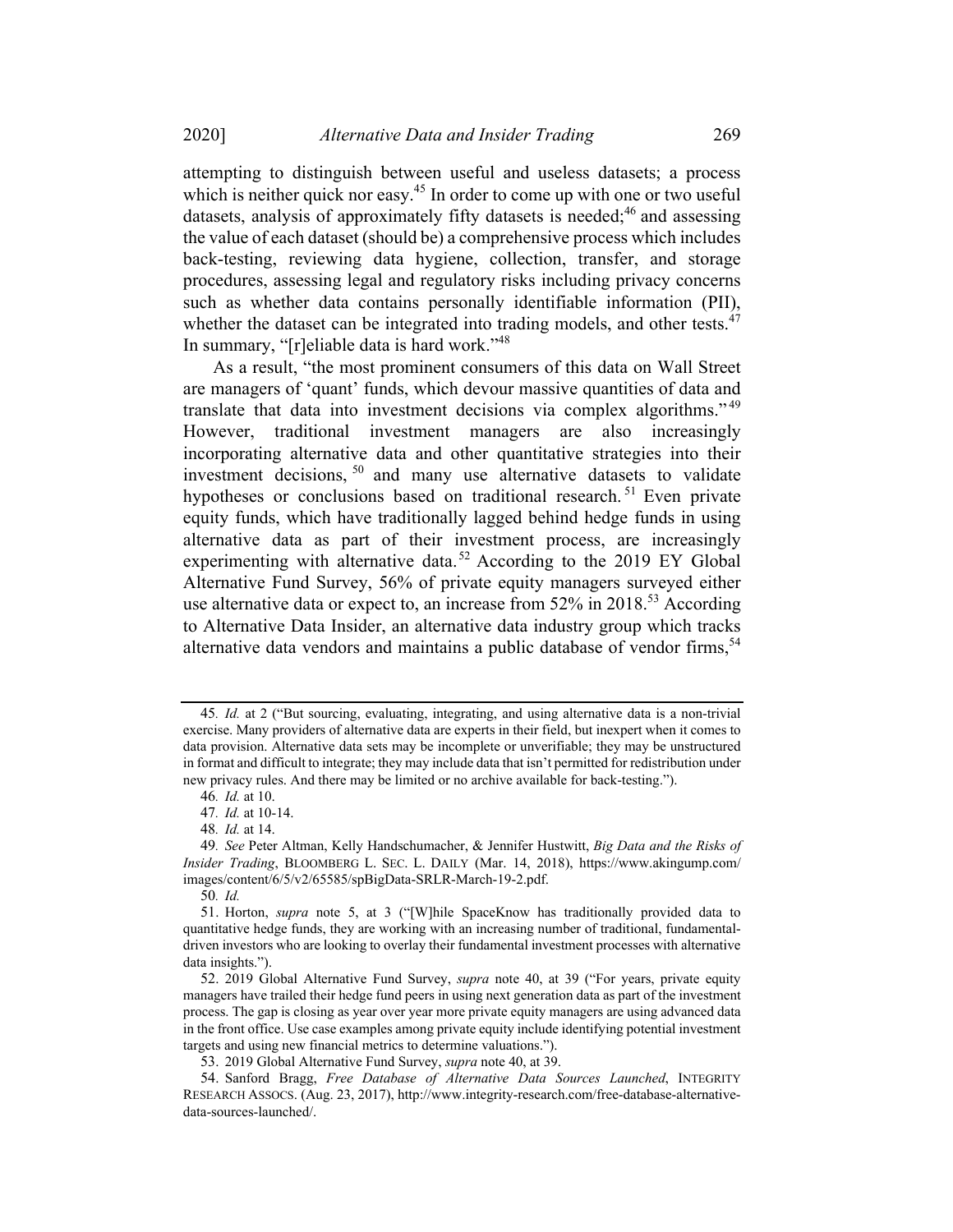there are currently 445 alternative data provider firms, and the group projects that total buy-side spending on alternative data will be \$1.7B by 2020, up from \$232M in 2016. <sup>55</sup> Despite the proliferation of alternative data across the investment management industry, returns remain surprisingly difficult to quantify—only about 30% of managers have attempted to quantify the benefits of alternative data use and those who have not are increasingly facing questions about the ROI of data acquisitions.<sup>56</sup>

# II. LEGAL OVERVIEW: FEDERAL SECURITIES LAWS

Where Part I discussed several of the business risks posed by the use of alternative data, Part II reviews an equally important risk posed by alternative data use: legal and regulatory risk.<sup>57</sup> Although alternative data users should be cognizant of all relevant legal risks, the most critical are violations of the United States federal securities laws discussed below, which represent an existential threat to investment managers.<sup>58</sup> Jeffrey Neuburger, a partner at Proskauer, cautions:

The most important legal concerns relate to violations of the securities laws . . . Commercial issues can be worked out quietly, but issues with the SEC or the DOJ are in another league. While the SEC and DOJ haven't brought any cases yet in the alternative data space, they've been active in breach of duty cases and hacking cases, so I expect them to begin to focus on it more.<sup>59</sup>

Derek Steingarten, a partner at K&L Gates, agrees: "The big brand-killer for any manager is a regulatory investigation that is alleging a breach of securities law in pursuing trading strategies. The fund will long be out of business before a determination has been made as to whether the actions were appropriate or not."60 SEC and DOJ investigations also expose investment

<sup>55.</sup> ALTERNATIVE DATA.ORG, https://alternativedata.org/stats/ (last visited Oct. 27, 2019).

<sup>56.</sup> 2019 Global Alternative Fund Survey, supra note 40, at 40.

<sup>57.</sup> Although outside the scope of this Note, in addition to risks posed by violations of the United States federal securities laws, alternative data use also may expose firms to a litany of contractual, intellectual property and tort claims, state and local laws around PII, and other United States and foreign laws on individual data privacy. For example, an ongoing lawsuit filed by the city of Los Angeles, California alleges that the Weather Channel sold user location data to third parties, including hedge funds, in violation of California state law and The Weather Channel's own user privacy policy. Hollie Silverman & Joe Sterling, Weather Channel App Sued Over Alleged Mining of Users' Data, CNN (Jan. 5, 2019), https://www.cnn.com/2019/01/05/us/weather-channel-appsuit/index.html. See also Horton, supra note 5, at 5 ("Managers must understand not only the misappropriation framework under the Securities Exchange Act of 1934, but also how the New York State Attorney General and regulators in the E.U. pursue insider trading claims. Additionally, whether engaging internally in web scraping or purchasing scraped data from third parties, managers must be conscious of contractual, intellectual property and tort claims that a site owner may allege against a fund manager. Finally, many of the largest challenges posed by the use of big data are practical or ethical in nature.").

<sup>58.</sup> Horton, supra note 5, at 5.

<sup>59</sup>. Id.

<sup>60</sup>. Id.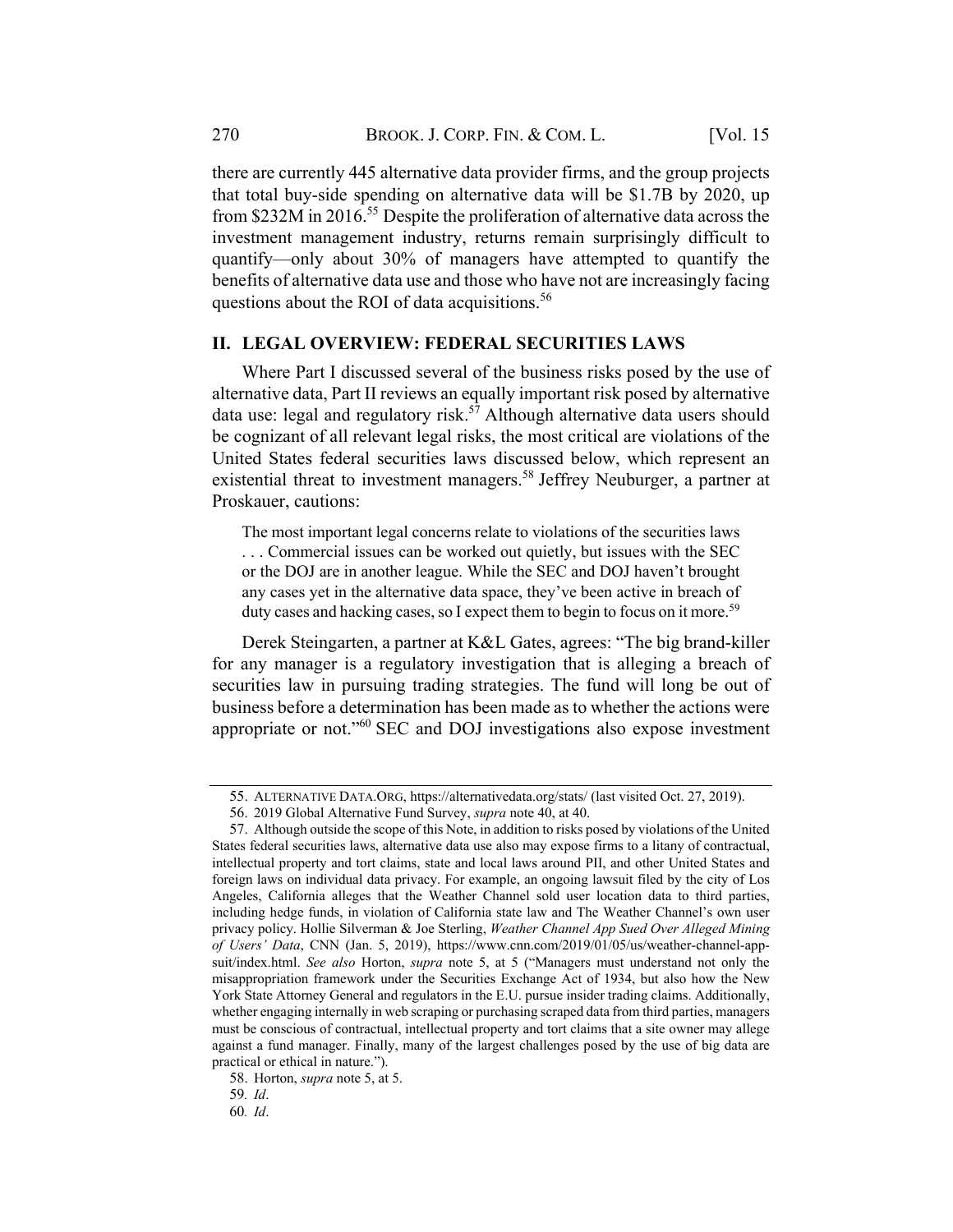managers to particularly unpleasant consequences, including large disgorgement and penalty judgments, officer/director and trading bars, loss of professional licensure, personal reputational damage, large legal bills, and in the most severe cases, criminal penalties including prison.<sup>61</sup>

#### A. INSIDER TRADING: RULE 10B5-1

For investment firms and other end-users of alternative data, the most important regulatory concern is insider trading, or trading based on material, non-public information (MNPI).<sup>62</sup> Insider trading is governed by SEC Rule 10b5-1 (Rule 10b5-1), which prohibits the purchase or sale of a security of any issuer:

On the basis of material, nonpublic information about that security or issuer; in breach of a duty of trust or confidence that is owed directly, indirectly, or derivatively to the issuer of that security or the shareholders of that issuer, or to any other person who is the source of the material nonpublic information.<sup>63</sup>

#### 1. Materiality

For information to be material, "there must be a substantial likelihood that the fact would have been viewed by the reasonable investor as having significantly altered the 'total mix' of public information."<sup>64</sup> The "total mix" of public information available is a fact-specific inquiry based on contextual factors to determine if the inside information would have affected a reasonable investor's view of a particular investment decision.<sup>65</sup> In other words, information is material if there is a substantial likelihood that a reasonable investor would consider it important in deciding how to invest.<sup>66</sup>

There is no bright-line test for materiality; however, case law and SEC pronouncements have explained that information such as "earnings, mergers, acquisitions, tender offers, joint ventures, or changes in assets; significant new products or discoveries, or significant developments regarding customers or suppliers; changes in control or in management; change in auditors; significant events regarding the issuer's securities; and bankruptcies

66. SEC v. Mayhew, 121 F.3d 44, 51 (2d Cir. 1997).

<sup>61</sup>. See, e.g., Bradley J. Bondi & Steven D. Lofchie, The Law of Insider Trading: Legal Theories, Common Defenses, and Best Practices for Ensuring Compliance, 8 N.Y.U.J. LAW & BUS. 151, 201 (2012) ("The consequences for noncompliance with the laws pertaining to insider trading can be devastating. The DOJ may bring a criminal prosecution, resulting in a significant prison sentence and fine if an individual defendant is found guilty. The SEC may bring an enforcement action seeking disgorgement of ill-gotten gains (or losses avoided), a civil monetary penalty, and certain professional bars.").

<sup>62</sup>. See supra notes 58-61 and accompanying text.

<sup>63.</sup> 17 C.F.R. § 240.10b5-1 (2012).

<sup>64.</sup> SEC v. Huang, 684 F. App'x. 167, 172 (3d Cir. 2017).

<sup>65</sup>. Id.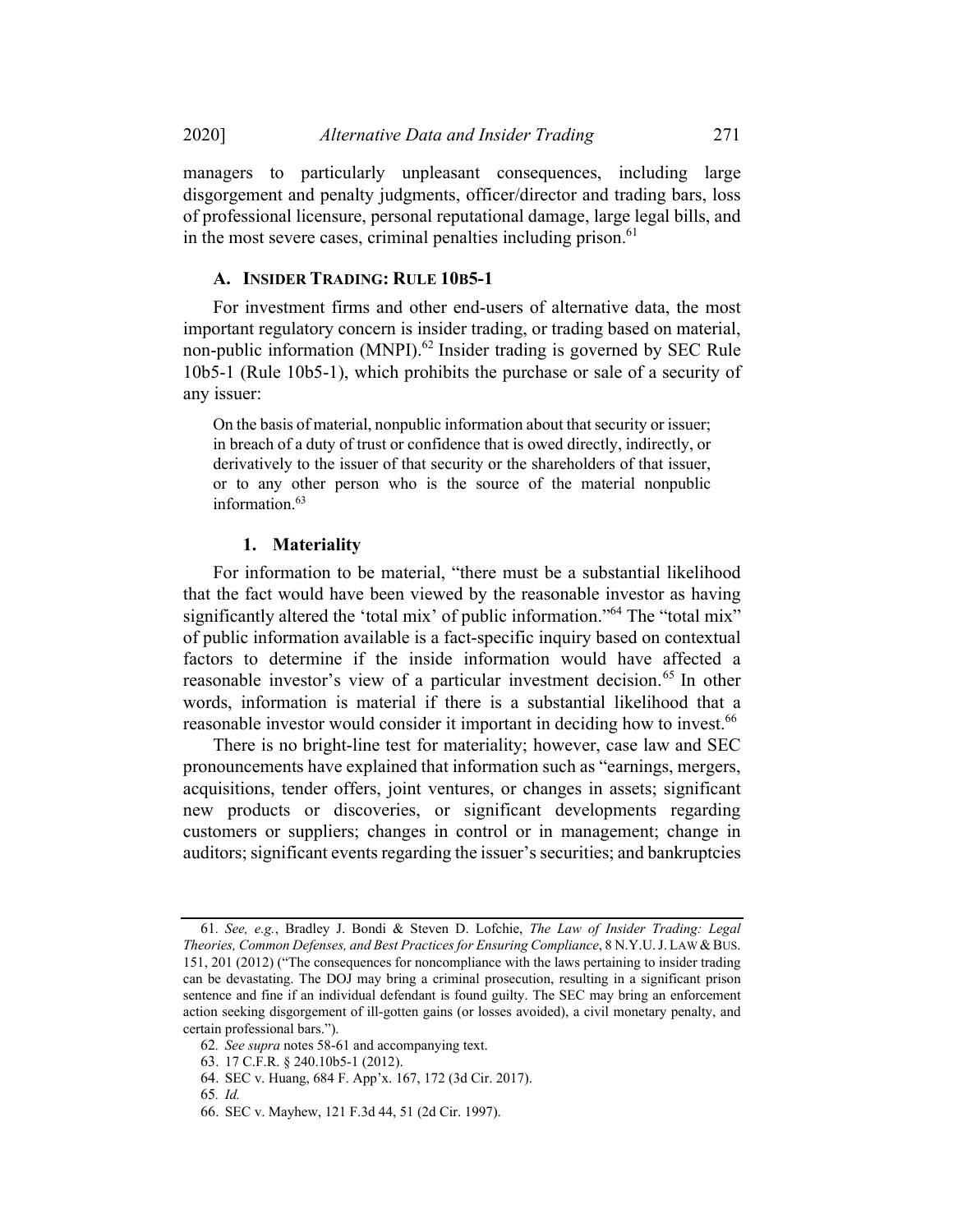or receiverships" are all material.<sup>67</sup> In *SEC v. Huang*, a case where a corporate insider stole a dataset of credit card transactions from his employer, the Third Circuit found that the dataset of credit card transactions collected by Huang was material when it represented just 2.4% of all credit card transaction revenues at a particular retailer, because it still allowed Huang to predict revenue more accurately than those with only publicly available data.<sup>68</sup>

Although materiality is traditionally determined from the standpoint of a reasonable investor, managers leveraging alternative datasets should understand that courts will generally view information in the context in which it was conveyed, taking into account whether the investor is sophisticated and whether they may also have the benefit of other additional information.<sup>69</sup> In addition, courts have found that individual investor behavior and willingness to pay for information can give rise to a sufficient inference that the information is material, and that information that is vague or uncertain can also be found to be material.<sup>70</sup>

#### 2. Nonpublic Information

Nonpublic information becomes public for Rule 10b5-1 purposes in only one of two ways: (1) when it is "disclosed to achieve a broad dissemination to the investing public generally and without favoring any special person or group;<sup>"71</sup> or (2) when information known by only a few persons has been traded on by those particular persons to such an extent that the information is "fully impounded into the price of the particular stock."<sup>72</sup> To constitute nonpublic information, the information must be specific and more private than general rumor.<sup>73</sup> Further, information is nonpublic if it is more specific or more certain than publicly available information, or if it provides confirmation of public or press speculation.74

The SEC has argued in at least one case that MNPI which was disseminated via a subscription service did not qualify as public disclosure for Rule 10b5-1 purposes.<sup>75</sup> In *In re Certain Trading in the Common Stock* of Faberge, Inc., the SEC charged a number of broker-dealers and investment

<sup>67.</sup> Harry S. Davis, Overview of the Law of Insider Trading, PRACTISING L. INST., 3 (2017), https://legacy.

pli.edu/product\_files/Titles/4553/%23172874\_Insider%20Trading%20AB%202017\_2016100509 5421.pdf.

<sup>68</sup>. Huang, 684 F. App'x. at 173.

<sup>69.</sup> Bondi & Lofchie, supra note 61, at 183 (citing SEC v. Happ, 392 F.3d 12, 21-23 (1st Cir. 2004)).

<sup>70</sup>. Id. at 182-83 (citing SEC v. Thrasher, 152 F. Supp. 2d 291, 301 (S.D.N.Y. 2001); United States. v. Cusimano, 123 F.3d 83, 88 (2d Cir. 1997)).

<sup>71</sup>. Mayhew, 121 F.3d at 51 (citing Dirks v. SEC, 463 U.S. 646, 653 n. 12, (1983) (citing In re Faberge, Inc., 45 S.E.C. 249, 256 (1973))).

<sup>72</sup>. Id. at 51 (citing United States v. Libera, 989 F.2d 596, 601 (2d Cir. 1993)).

<sup>73</sup>. Id. at 50.

<sup>74.</sup> United States v. Mylett 97 F.3d 663, 666 (2d Cir. 1996).

<sup>75.</sup> In re Certain Trading in the Common Stock of Faberge, Inc., 45 S.E.C. 249, 6 (1973).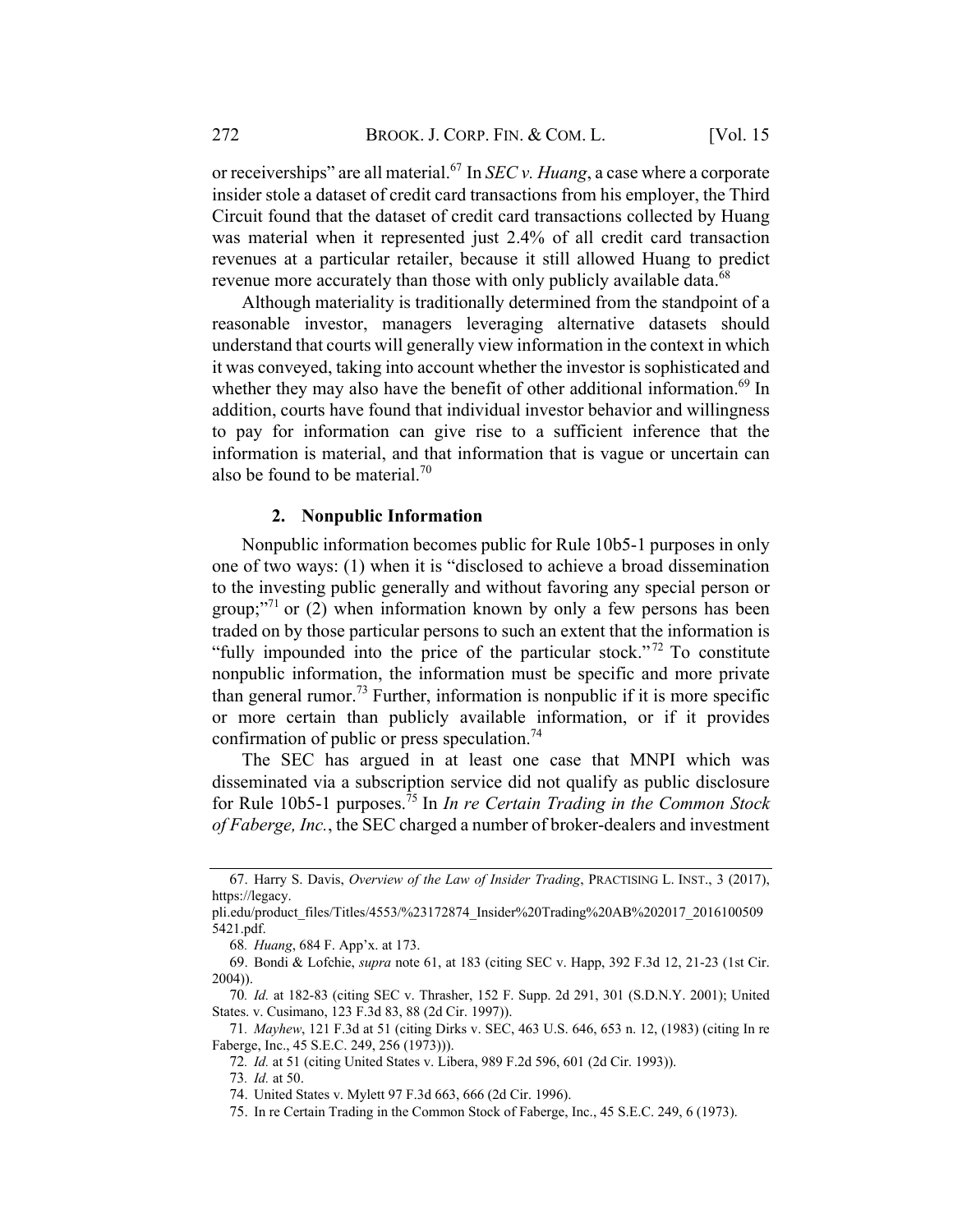advisers with insider trading in violation of Rule  $10b5$ -1.<sup>76</sup> In that case, a broker-dealer and Faberge investor, after receiving news of poor Faberge earnings from Faberge's Vice President of Finance, disseminated the news via AutEx, a subscription-based service for institutional investors, and then used the same information to inform his own trading in Faberge securities.<sup>77</sup> The SEC argued that the AutEx transmission did not qualify as public dissemination of the earnings news because it was sent only to a limited number of institutional subscribers.<sup>78</sup>

In *SEC v. Mayhew*, the Second Circuit determined that confirmation by a corporate insider of a widely-rumored impending merger constituted nonpublic information because the insider's confirmation of the merger lessened the risk associated with uncertainty about the accuracy of the rumors.<sup>79</sup> The court further found that the rumored merger had not been fully impounded into the company's stock price because although the share price did increase on rumors of the merger in the financial press, it subsequently declined when the merger did not immediately come to fruition, and later increased by over 20% when the merger was later announced to the public by the company. $80$ 

In United States v. Libera, the Second Circuit held that information contained in pre-publication copies of Business Insider magazine, which the defendant purchased from a friend who worked at the magazine's printer, constituted nonpublic information.<sup>81</sup> The court found the defendant's friend had breached a fiduciary duty to his employer by taking the magazines outside of the plant in violation of the publisher's policy that all such information must remain confidential until the time of publication.<sup>82</sup> The court further found that the defendant knew that his friend had breached such a duty to his employer because the defendant was willing to compensate his friend by paying well above normal market price for copies of the magazine pre-publication. <sup>83</sup> The court also rejected the defendant's argument that Business Insiders' recommendations had been fully impounded into the price

<sup>76</sup>. Id.

<sup>77</sup>. Id.

<sup>78</sup>. Id.; see also In re Keyspan Corp. Sec. Litig., 383 F. Supp. 2d 358, 373 (E.D.N.Y. 2003) (finding that electronic filings with the SEC are public disclosure documents available to the investigation public by dissemination in a manner reasonably calculated to reach investors. . . through recognized channels of distribution); SEC v. Tex. Gulf Sulphur Co., 401 F. 2d 833, 853-54 (2d Cir. 1968) (holding that MNPI regarding discovery of a mineral deposit which was communicated to a reporter but not yet transmitted via a planned national financial news media release was not disseminated to the investing public generally); DuPont Glore Forgan, Inc. v. Arnold Bernhard & Co., No. 73 Civ. 3071, 1978 WL 1062, (S.D.N.Y. Feb. 27, 1978) (holding that a press release regarding poor airline earnings that was released via Reuter's wire service, which was less widely used than the Dow Jones broad tape, was nevertheless publicly disseminated).

<sup>79.</sup> SEC v. Mayhew, 121 F.3d 44, 51 (2d Cir. 1997).

<sup>80</sup>. Id.

<sup>81.</sup> United States v. Libera, 989 F.2d 596, 601 (2d Cir. 1993).

<sup>82</sup>. Id. at 601-02.

<sup>83</sup>. Id.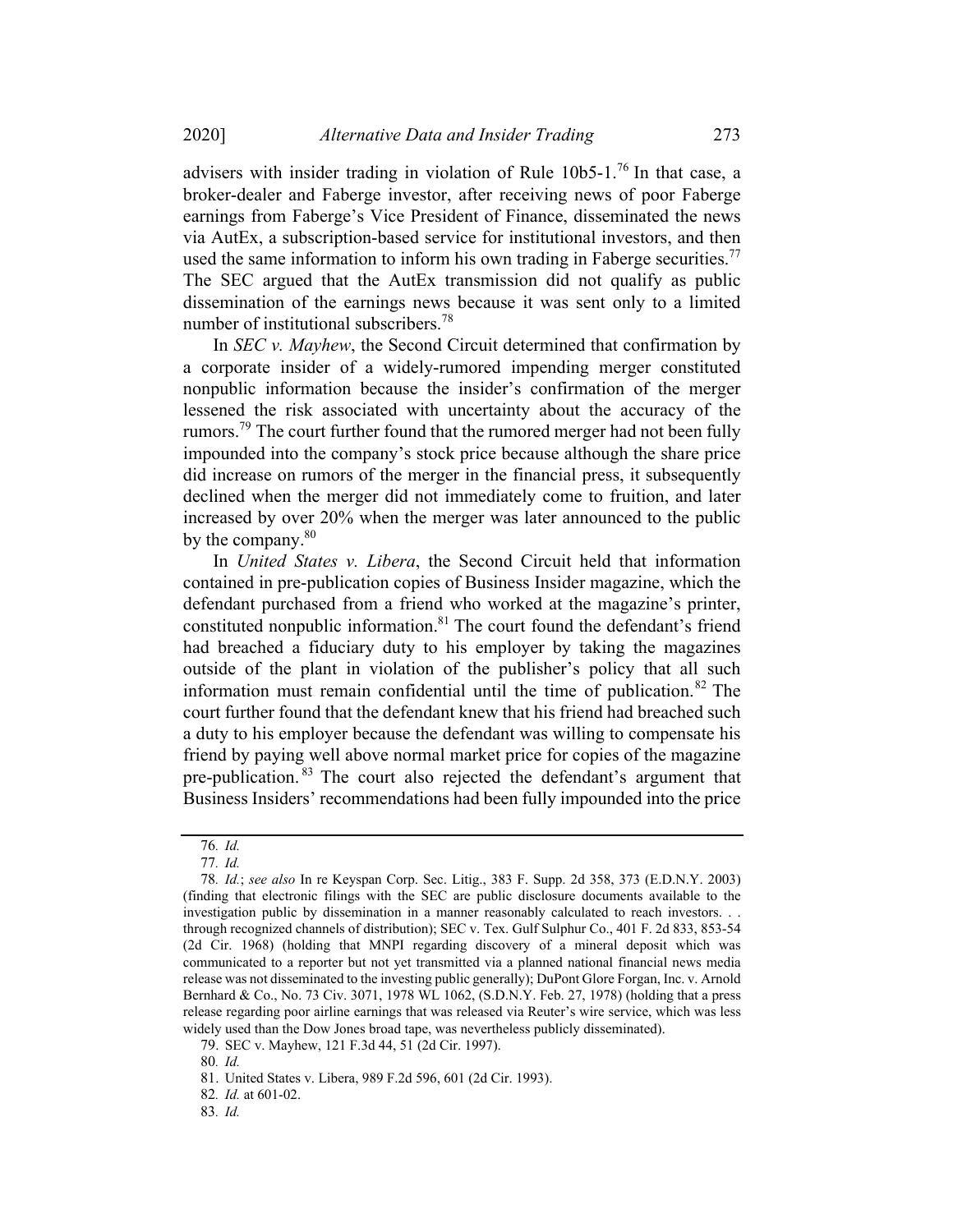of the securities prior to the defendant's trades because although the price had been increasing prior to the defendant's trading, he was nevertheless able to profit by trading ahead of the magazine's publication.<sup>84</sup>

Thus, information which may be included in alternative datasets, which is released directly by an issuer via traditional channels (such as a Form 8-K or a press release) or is publicly observable (such as the number of cars in a parking lot), is unlikely to constitute nonpublic information, even if useful insights are gleaned from reviewing information of this type which is not yet reflected in the price of the issuer's stock.<sup>85</sup> However, not all information released by a company directly necessarily becomes public—for example, if a company sells its users' location data to a vendor, who processes the data and sells it to a hedge fund, that data could be considered non-public because it was not released to the investing public generally, but rather to one or more investors who paid for it. <sup>86</sup> Further, if a trader could profit by trading on insights obtained from the purchased data, it would be difficult for the trader to argue later that the information was so widely available that it had been fully impounded into the price of the security. $87$ 

## 3. Breach of a Duty

There is no general duty between market participants to forgo trading based on MNPI—including MNPI which may be included in alternative datasets—under Rule 10b5-1.<sup>88</sup> Rather, the duty to disclose such information or abstain from trading on it arises from some specific fiduciary relationship between two parties. $8\overline{9}$  Such a fiduciary relationship can conventionally be violated in one of two ways: (1) under the "classical" or "traditional" theory of insider trading, whereby a corporate insider trades on the basis of MNPI in the securities of his or her own corporation in breach of his or her fiduciary

<sup>84</sup>. Id.

<sup>85.</sup> Bondi & Lofchie, supra note 61, at 175-76.

<sup>86.</sup> There is minimal case law that discusses when information has been disseminated to the investing public, and even fewer cases which have addressed the issue since the advent of modern technologies such as search engines and algorithms that monitor websites for breaking news. Regulation FD (see *infra* notes 120-124 and accompanying text) notes that information posted to a website which does not require a subscription or membership to view the content is considered public for purposes of Regulation FD; however, Regulation FD also clearly explains that a violation of its provisions, standing alone, is not sufficient to give rise to liability under Rule 10b5-1. See Bondi & Lofchie, supra note 61, at 172-76; see also SEC, Release 33-7881, 34-43154, IC-24599, Final Rule: Selective Disclosure and Insider Trading (Oct. 23, 2000) [hereinafter SEC Rel. No. 33- 7881, Regulation FD] ("[T]o remove any doubt that private liability will not result from a Regulation FD violation, we have revised Regulation FD to make absolutely clear that it does not establish a duty for purposes of Rule 10b-5 under the Securities Exchange Act of 1934. The regulation now includes an express provision in the text stating that a failure to make a disclosure required solely by Regulation FD will not result in a violation of Rule 10b-5.") see also 17 C.F.R. §243 (codification of Regulation FD).

<sup>87.</sup> See discussion of Mayhew and Libera, supra notes 80-85 and accompanying text.

<sup>88.</sup> United States v. O'Hagan, 521 U.S. 642, 661 (1997).

<sup>89</sup>. Id.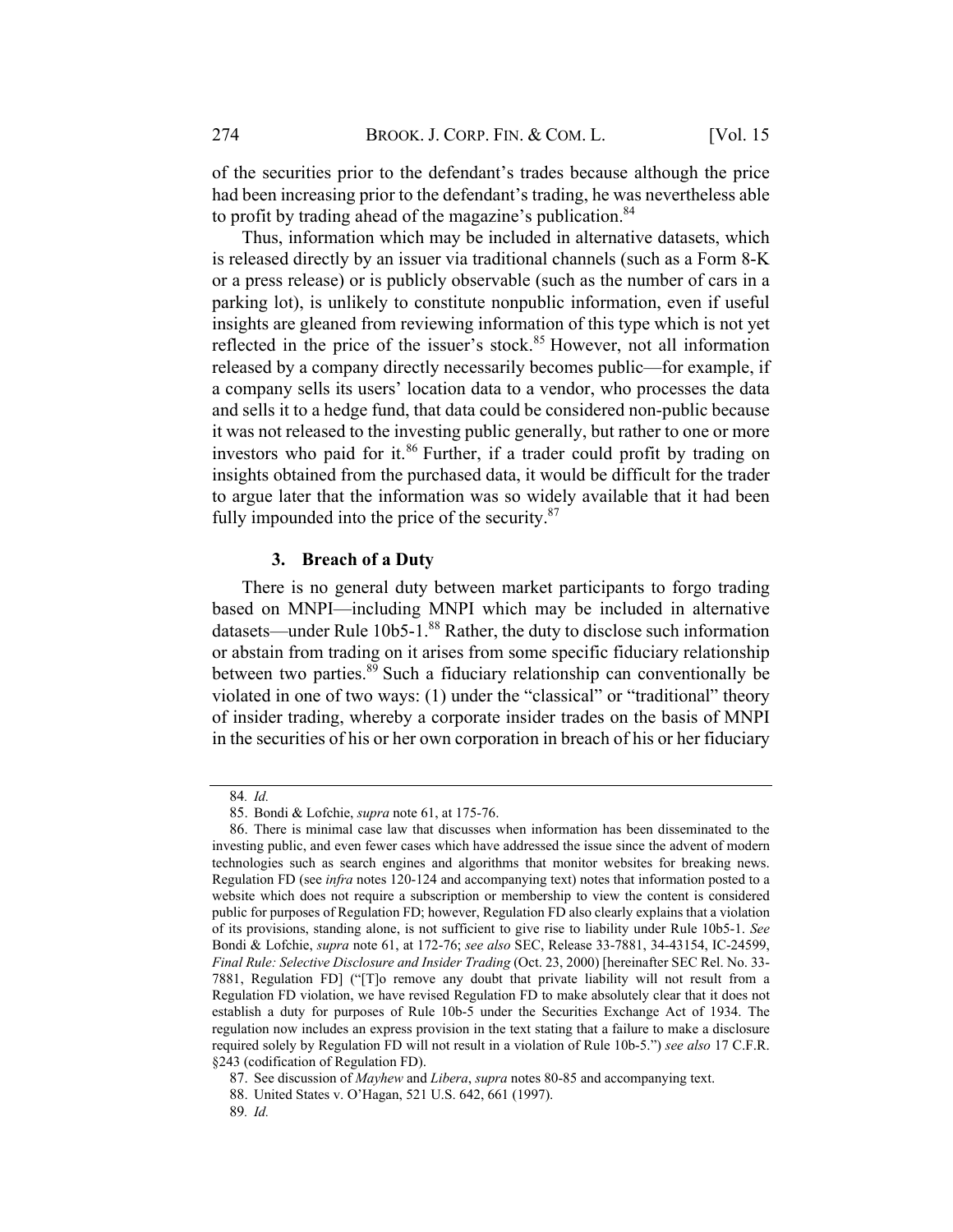duty to the shareholders of the same corporation; or (2) under the "misappropriation" theory whereby an individual misappropriates, and subsequently trades on, MNPI in breach of a duty owed to the source of that information.<sup>90</sup>

Courts have applied the misappropriation theory of insider trading where employees have stolen information from their employer. In SEC  $v$ . Huang, the defendant, an employee of Capital One, used Capital One transaction data to predict revenues of various retail companies accepting Capital One credit cards and subsequently used that information to inform his trading in the securities of those retailers.<sup>91</sup> In a jury trial, the U.S. District Court for the Eastern District of Pennsylvania found that the credit card data was both material and nonpublic, and that the defendant had breached his fiduciary duty to his employer by stealing it.<sup>92</sup>

Courts have also applied the misappropriation theory of insider trading where there is no apparent fiduciary duty owed but where the defendant fraudulently obtained insider information. In SEC v. Dorozkho, the defendant hacked into Thompson Financial's computer system in order to obtain confidential press releases before they were released to the public.<sup>93</sup> In remanding to the district court, the Second Circuit found that while the defendant owed no fiduciary duty to Thompson Financial or any other thirdparty, such a fiduciary relationship is not a necessary element for Rule 10b5- 1 liability to exist when the defendant has made affirmative fraudulent misrepresentations.<sup>94</sup> The court further explained that while silence is only fraudulent if there is a duty to disclose—as under the traditional and misappropriation theories—affirmative misrepresentations are fraudulent absent any fiduciary duty within the context of Rule  $10b5-1.^{95}$ 

Thus, if an investment manager purchases a dataset from a vendor, assuming that the dataset contains MNPI, the critical question with respect to whether trading on the basis of that dataset might give rise to Rule 10b5-1 liability is whether the dataset has been obtained in breach of a duty of trust or confidence. <sup>96</sup> Managers sourcing data from vendors must therefore understand how the vendor sourced the data, and managers sourcing data in-

<sup>90</sup>. Id. at 651-53.

<sup>91.</sup> SEC v. Huang, 684 F. App'x. 167, 168-69 (3d Cir. 2017).

<sup>92</sup>. Id. at 173.

<sup>93.</sup> SEC v. Dorozkho, 574 F.3d 42, 44 (2d Cir. 2009).

<sup>94</sup>. Id. at 49–50.

<sup>95</sup>. Id. at 50.

<sup>96.</sup> As the discussion above makes clear, determining whether an alternative dataset contains information which is both material and nonpublic requires legal inquiries independent of whether that dataset has been obtained in breach of a duty. However, the fact that fund managers are (1) willing to pay substantial sums for these datasets (or dedicate internal resources to sourcing them in-house), and (2) willing to use them to inform their trading strategies, would seem to inherently suggest that the datasets must contain some measure of MNPI. Indeed, if the information were in fact not material and was widely available to the public, one would reasonably ask why it would be valuable at all.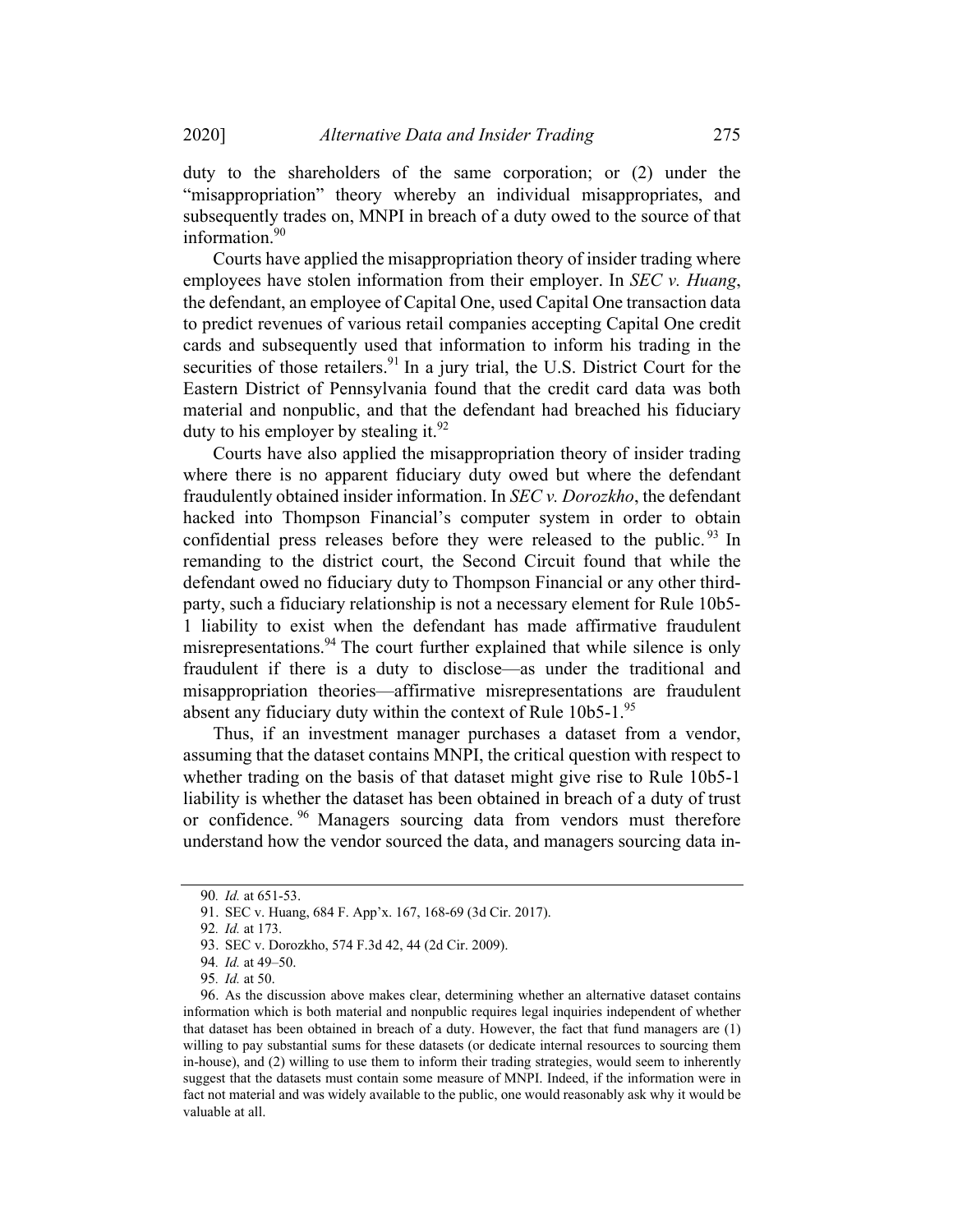house must review contracts and other terms and conditions to ensure that data is not being obtained in breach of a duty.  $97$  For example, a fund purchasing data from a vendor who sourced that data through hacking, purchases from unauthorized employees, or other deceptive means, would likely be exposed to Rule 10b5-1 liability analogous to the stolen Business Insider magazines in *Libera* and the hacking in Dorozkho.<sup>98</sup>

#### B. SECTIONS  $204A$  AND  $15(G)$

204A requires every investment adviser to establish, maintain, and enforce written policies and procedures reasonably designed to prevent the misuse of MNPI by investment advisers.<sup>99</sup> 15(g) is a parallel provision to 204A that requires the same of registered broker-dealers.<sup>100</sup> "There is no requirement under  $15(g)$  that there be an underlying insider trading violation or other violation of the Exchange Act or the rules thereunder."<sup>101</sup>

The SEC has brought at least two enforcement actions for violations of 204A and  $15(g)$  related to MNPI obtained from third parties. In *In re* Marwood Group Research, LLC, the SEC charged Marwood with failure to abide by its own policies and procedures requiring employees handling MNPI to report the information to the firm's compliance function. Marwood, a broker-dealer and political intelligence firm, gathered MNPI from the U.S. Food and Drug Administration and other government employees and sold research reports based in part on that information to hedge funds and other clients.<sup>102</sup> The SEC further argued that Marwood's policies and procedures were not reasonably designed to prevent the misuse of MNPI given: (1) the nature of Marwood's business preparing research notes which would be sold to clients who were expected to use the notes to inform their securities trading; (2) Marwood employees' regular interaction with government employees who possessed MNPI; and (3) the fact that the determination of whether information received from government employees constituted MNPI was made by Marwood's line employees rather than its Chief Compliance Officer (CCO).<sup>103</sup> Further, the SEC has maintained the position that if the nature of a broker-dealer or investment adviser's business exposes employees to individuals in possession of MNPI on a regular basis, a policy that those

<sup>97.</sup> See discussion on suggested compliance controls infra Part IV.

<sup>98.</sup> See discussion on United States v. Libera and SEC v. Dorozkho, supra notes 81–84 and 93– 95.

<sup>99.</sup> 15 U.S.C.A. § 80b-4a (2012).

<sup>100.</sup> In re Gintel, Asset Mgmt. Inc., Advisers Act Rel. No. 2079 (Nov. 8, 2002); 15 U.S.C. § 78o(g) (formerly section 15(f) prior to 2010 renumbering).

<sup>101.</sup> In re Monness, Crespi, Hardt & Co., Inc., Exch. Act Rel. No. 72886 (Aug. 20, 2014).

<sup>102.</sup> In the Matter of Marwood Grp. Research, LLC, Exch. Act Rel. No. 76512 (Nov. 24, 2015). 103. Id.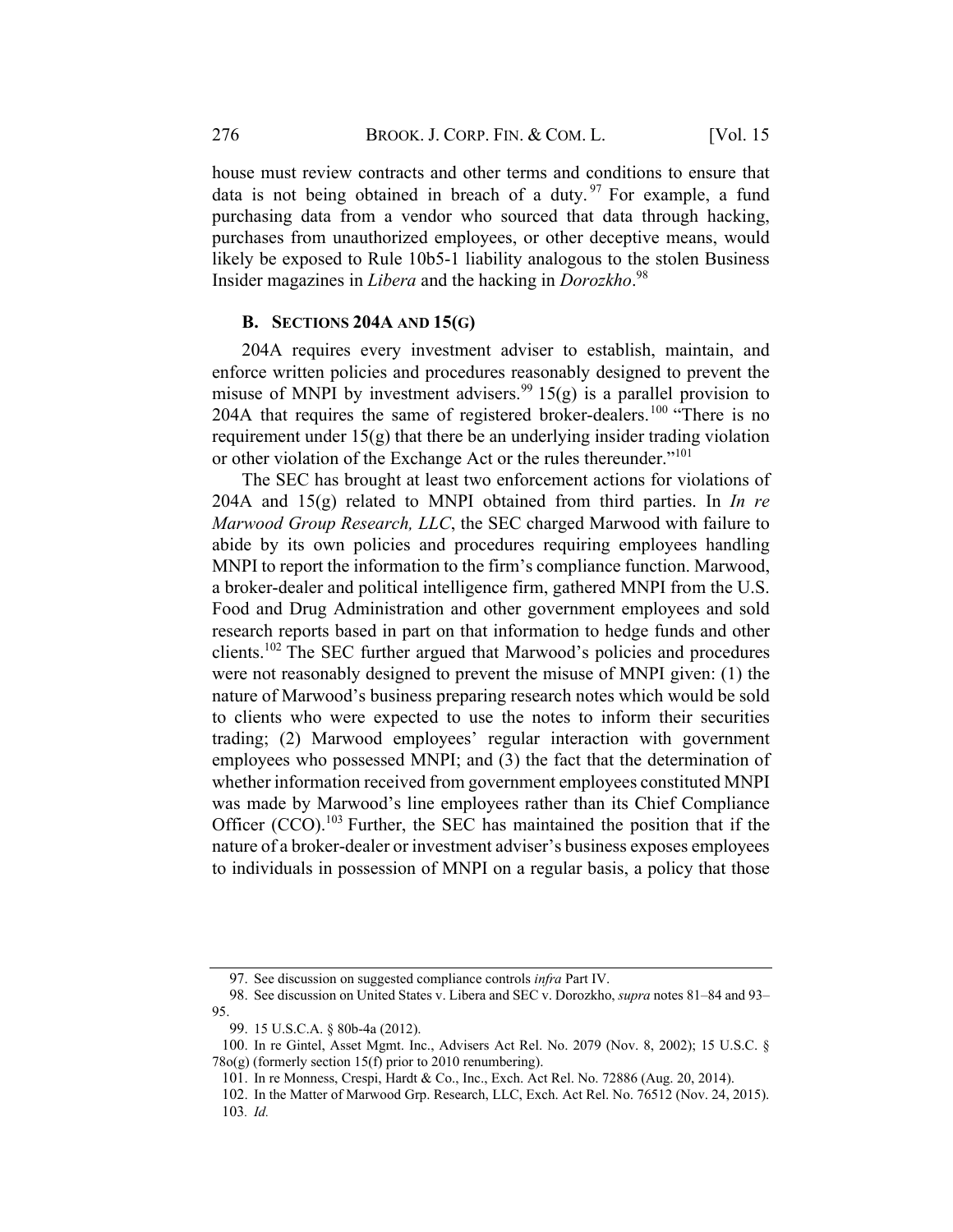employees self-evaluate whether information they receive from those individuals is in fact MNPI is insufficient to comply with 204A and  $15(g)$ .<sup>104</sup>

In In re Deerfield Management Company, L.P., the SEC charged Deerfield with failure to establish, maintain, and enforce policies and procedures to address the risk of employees' misuse of MNPI obtained from political intelligence research firms retained by Deerfield.<sup>105</sup> Deerfield relied on its employees to self-evaluate and self-report potential receipt of MNPI, but failed to implement any procedures to ensure that the employees did so.<sup>106</sup> Further, Deerfield's policies and procedures regarding information obtained from third-party research firms was considerably less robust than its policies and procedures for expert networks.<sup>107</sup> Before engaging an expert network, Deerfield conducted a due diligence review of the network's compliance controls, and prior to beginning a consultation, required its analyst to provide an oral reminder to the expert not to disclose any MNPI.<sup>108</sup> After the consultation, the Deerfield analyst was required to enter a report on the consultation into the firm's internal database which was reviewed by Deerfield's head of research. 109 In contrast, Deerfield's policies and procedures specifically excluded research firms from this compliance process because research firms provided a "finished product based on the research firm's internal expertise and research."<sup>110</sup> Deerfield's compliance manual indicated that while Deerfield would conduct "diligence" on research firms, it would rely upon research firms to police their own conduct.<sup>111</sup> Further, Deerfield's compliance manual did not explain what these diligence reviews should entail or how Deerfield personnel should perform them; nor did Deerfield take any steps to enforce this requirement.<sup>112</sup> When Deerfield did review the policies and procedures of at least one research firm it retained, Deerfield continued to retain that firm and use information provided by it to inform trading decisions even after discovering red flags. One such red flag was that the firm's CCO was also a research analyst, and thus responsible for reviewing his own work. Deerfield had also received numerous emails from that same individual which contained MNPI regarding future government actions, and Deerfield took no actions to prevent the misuse of this  $MNPI<sup>113</sup>$ 

- 111. Id. 112. Id.
- 113. Id.

<sup>104</sup>. Id. (citing In re Gintel, Asset Mgmt. Inc., Advisers Act Rel. No. 2079 (Nov. 8, 2002); In re Deprince, Race & Zollo, Inc., Advisers Act Rel. No. 2035 (June 12, 2002); In re Guy P. Wyserpratte, Advisers Act Rel. No. IA-1943 (May 2, 2001); In re Certain Market Making Activities on Nasdaq, Exch. Act Rel. No. 40910 (Jan. 11, 1999).

<sup>105.</sup> In the Matter of Deerfield Mgmt. Co., L.P., Advisers Act Rel. No. 4749 (Aug. 21, 2017).

<sup>106</sup>. Id.

<sup>107</sup>. Id.

<sup>108</sup>. Id.

<sup>109</sup>. Id.

<sup>110</sup>. Id.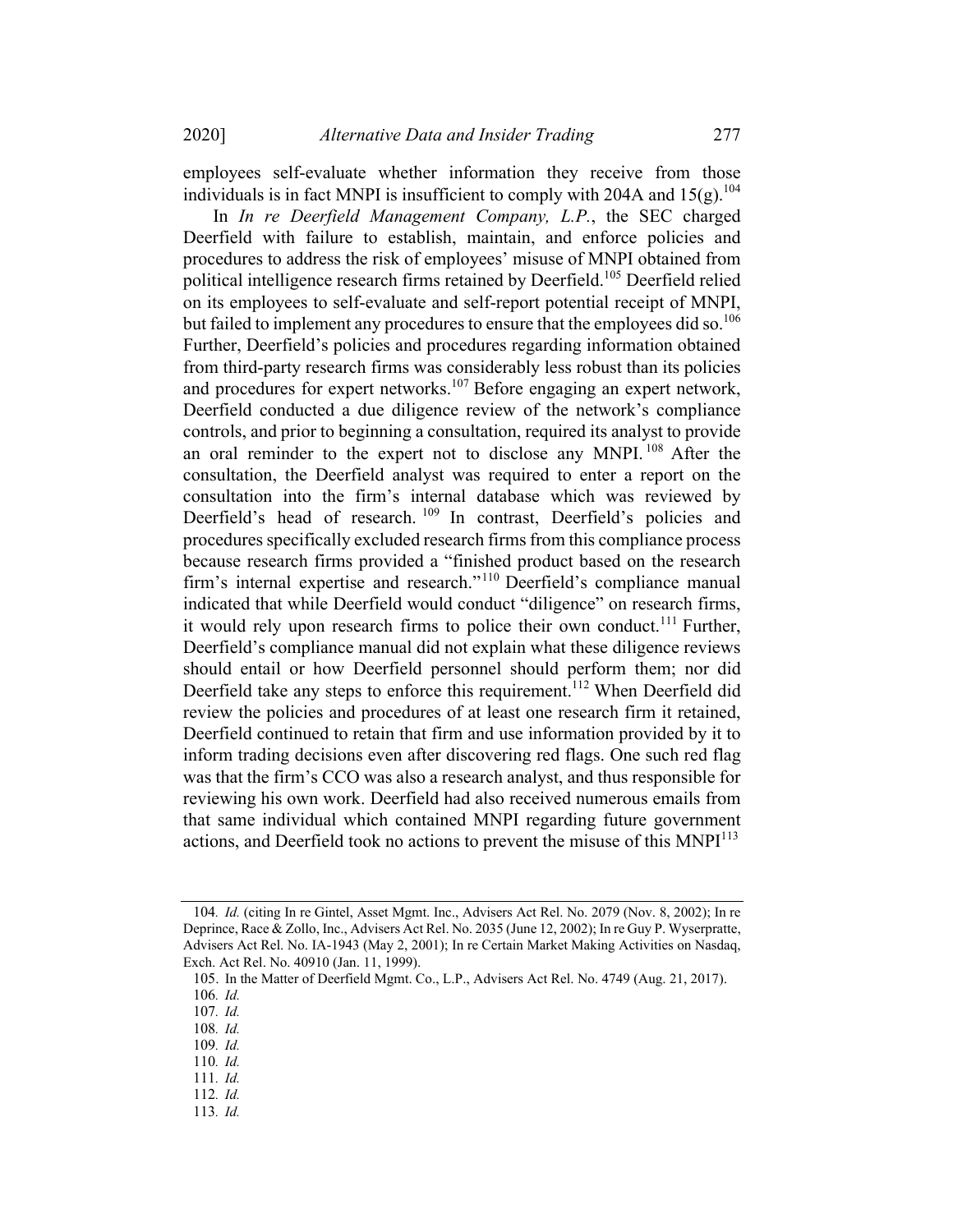# **III. ALTERNATIVE DATA PRESENTS THE SAME LEGAL RISKS** AS EXPERT NETWORKS

The legal risks described in Part II are the same legal risks presented by the use of expert networks. <sup>114</sup> Expert networks are firms which connect industry experts, who may include academics, scientists, engineers, doctors, lawyers, suppliers, and former employees of a company, with clients in need of their particular expertise, who may include mutual and hedge funds, banks, private equity, and law firms.<sup>115</sup> For example, when a client needs an expert opinion about healthcare or consumer goods, the client accesses an online portal which connects them to an expert who—acting as an independent contractor—offers consultations, written reports, market studies, and/or other insights in exchange for fees that can exceed \$1,000 per hour.<sup>116</sup> While the use of expert networks to inform securities trading is legal, there is a fine line between what experts can and cannot disclose if both the expert and the client are to remain in compliance with the securities laws.  $117$  Columbia Law School Professor John Coffee said of expert networks:

I'm not saying there aren't legitimate expert networking firms, but they are a little like putting a group of teenagers together in one room with a lot of booze—something is going to happen. The expert network says there shall be no exchange of material non-public information, but why is the hedge fund paying  $$30,000$  or  $$40,000$  to meet those people?<sup>118</sup>

Expert networks are understood to have sprung up in response to the SEC's 2000 promulgation of Regulation Fair Disclosure (Regulation FD).<sup>119</sup> Regulation FD covers selective disclosure by issuers to securities market professionals and other holders of the issuer's securities who may be expected to trade or otherwise profit on the basis of the disclosure.<sup>120</sup> Specifically, Regulation FD requires that whenever an issuer, or any person acting on its behalf, discloses MNPI regarding that issuer or its securities to any of the covered parties, the issuer must also make public disclosure of the

<sup>114</sup>. See e.g., Bondi & Lofchie, supra note 61, at 177; Daniel H. Jeng, Expert Networks and Insider Trading: An Introduction and Recommendation, 32 B.U. REV. BANKING & FIN. L. 245, 261-63 (2012-2013).

<sup>115.</sup> Bondi & Lofchie, supra note 61, at 177; Jeng, supra note 114, at 247-48.

<sup>116.</sup> Bondi & Lofchie, supra note 61, at 177; Jeng, supra note 114, at 248-49.

<sup>117.</sup> Jeng, supra note 114, at 254; see also SEC Rel. No. 2011-40, SEC Charges Hedge Fund Managers and Traders in \$30 Million Expert Network Insider Trading Scheme (Feb. 8, 2011) ("It is illegal for company insiders who moonlight as consultants to sell confidential information about their companies to traders, and it is equally illegal to buy that corruptly obtained information and trade on it. . .While it is legal to obtain expert advice and analysis through expert networking arrangements, it is illegal to trade on material nonpublic information obtained in violation of a duty to keep that information confidential.").

<sup>118.</sup> Ronald D. Orol, Expert Networks Key to SEC Insider-Trading Cases, MARKETWATCH (Nov. 21, 2012), https://www.marketwatch.com/story/expert-networks-key-to-sec-insider-trading-cases-2012-11-21.

<sup>119.</sup> Bondi & Lofchie, supra note 61, at 177; Jeng, supra note 114, at 248-49.

<sup>120.</sup> SEC Rel. No. 33-7881, Regulation FD, supra note 87.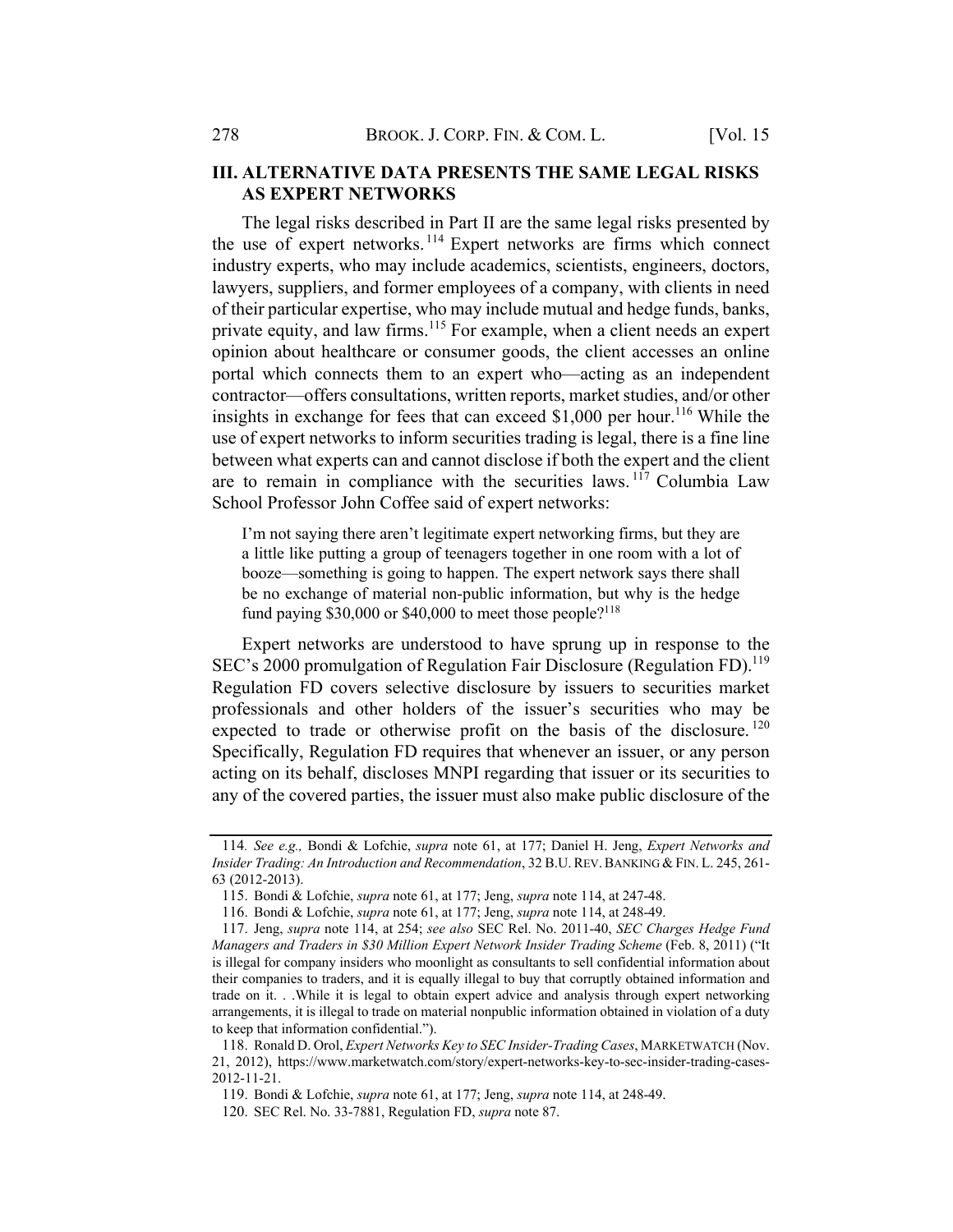information.121 Information is nonpublic for purposes of Regulation FD if it has not been disseminated in a manner making it available to investors generally. <sup>122</sup> However, "corporate management may reveal to securities analysts…non-public information that merely fills 'interstices in analysis,' or tests 'the meaning of public information."<sup>123</sup>

Because issuers could no longer release information to individual analysts without releasing it to the broader investing public generally after Regulation FD, analysts, seeking to fill an information void, turned to experts on particular issuers or industries for guidance. <sup>124</sup> By 2010, the expert network industry had grown to produce annual revenues of \$400 million, according to a Harvard Business School case study.<sup>125</sup> However, this growth would be short lived—in 2011, Raj Rajaratnam of the Galleon Group was criminally convicted of insider trading and charged in a parallel SEC civil action which led to a \$92.8 million judgment against him. Both cases involved Primary Global Research, an expert network firm.<sup>126</sup> Following Rajaratnam's conviction, the SEC brought a string of additional enforcement actions against several expert networks, including Primary Global Research, involving, in aggregate, 28 defendants and \$400 million of alleged illicit profits. <sup>127</sup> Rajaratnam's conviction, and the subsequent expert network enforcement actions, unsettled the expert networks' Wall Street client base.<sup>128</sup> Industry revenue dropped by 20 to 30 percent during 2011.<sup>129</sup> Major industry players—including Och Ziff Capital Management, Millennium Partners, Morgan Stanley, and Credit Suisse—either adjusted their policies to limit the use of expert networks or suspended the use of them entirely.<sup>130</sup>

Since 2011, expert networks have rebounded and reached \$1 billion in annual revenue industry wide as of 2018.<sup>131</sup> Gerson Lehrman Group (GLG), the largest expert network which captures 50% of the market, has 1,600 employees in 22 offices and over \$500 million in annual revenue.<sup>132</sup> GLG engages with more than 600,000 experts and works with many of the world's

<sup>121.</sup> 17 C.F.R. §243 (2012).

<sup>122.</sup> SEC Rel. No. 33-7881, Regulation FD, supra note 87.

<sup>123.</sup> SEC v. Bausch & Lomb Inc., 565 F.2d 8, 14 (2d Cir. 1977).

<sup>124.</sup> Bondi & Lofchie, supra note 61, at 177; Jeng, supra note 114, at 249-50.

<sup>125.</sup> Jeng, supra note 114, at 253.

<sup>126.</sup> Evelyn Rusli, Next Up, a Crackdown on Outside-Expert Firms, N.Y. TIMES (May 11, 2011), https://dealbook.nytimes.com/2011/05/11/next-up-a-crackdown-on-outside-expert-firms; see also Orol, supra note 118.

<sup>127</sup>. Id.

<sup>128</sup>. Id.

<sup>129</sup>. Id.

<sup>130</sup>. Id.

<sup>131.</sup> Bruce Reed & Matthew Atwell, The Rise of the Expert Economy: Could Sharing Wisdom be the Next Gig?, CIVIC, 4 (2018), https://dfbaaa3e-0ce2-4de0-929d-4611a51646be.filesusr.com/ ugd/03cac8\_eb69a73ab4cc4141\_af4b95880fe084b7.pdf (citing Sanford Bragg, Expert Network Industry Nears \$1 Billion, INTEGRITY RESEARCH ASSOC., (April 12, 2018)). 132. Id.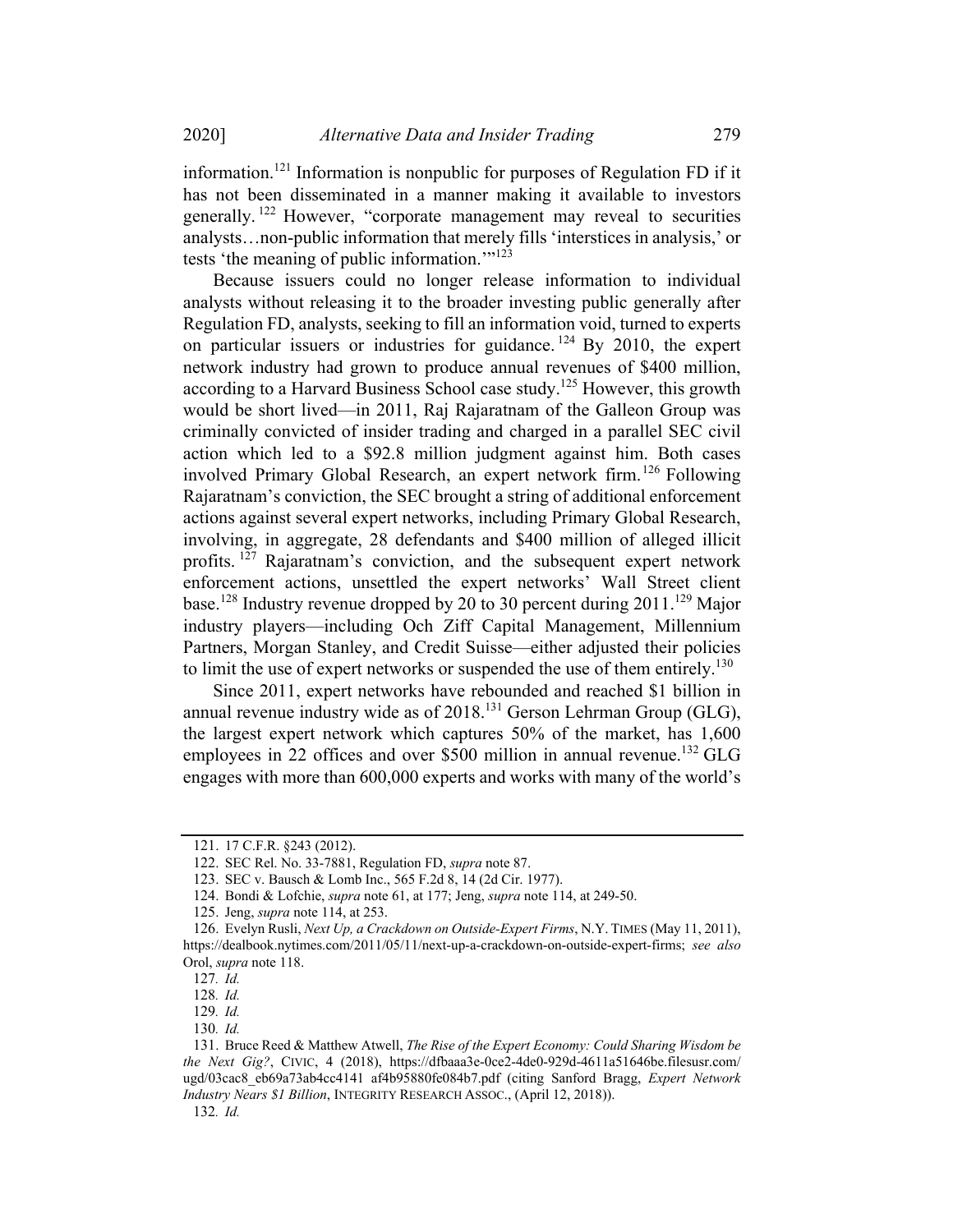largest banks, law firms, and industrial and pharmaceutical companies.<sup>133</sup> In the securities industry, a critical element of the resurgence of expert networks has been the development of robust compliance controls put in place by firms and internally at the expert networks themselves.<sup>134</sup> Robert Khuzami, former head of the SEC's Division of Enforcement, commented in a 2013 interview on whether expert networks might receive more regulatory scrutiny in the future:

I think this is an example where the spotlight of law enforcement helped to clean up an industry. As a result of these prosecutions, those expert networks that crossed the line and used their companies to engage in insider trading are no longer in business. And also, hedge funds have imposed controls that make sure that their research analysts and traders do not, willingly or unwillingly, obtain inside information through these networks. These funds are conducting due diligence on the expert networks before they use them, making sure that the source of the information, and the information itself, is legitimate. They are asking for certifications to ensure that the expert network employee will not provide them with material nonpublic information. They are chaperoning the calls with expert networks, and taking other steps to make sure these networks are not being abused. So, it is a good example where law enforcement focuses on certain activity and it triggers steps by the industry to make sure abuses do not occur.135

Despite the progress that the expert network industry has made in compliance controls, the boundaries around expert networks and securities trading do remain fuzzy.136 In March 2011, Preet Bharara, then the United States Attorney for the Southern District of New York, said there was "nothing inherently wrong or bad about hedge funds or expert networking firms or aggressive market research."<sup>137</sup> A few months later in October 2011, then SEC Chairwoman Mary Schapiro assured a hedge-fund industry trade group that "there is nothing wrong with doing tremendous due diligence"

135. Michael Mayhew, Resurrection of Expert Networks, INTEGRITY RESEARCH ASSOCS. (Nov. 11, 2013), http://www.integrity-research.com/resurrection-of-expert-networks/.

<sup>133</sup>. Id. ("GLG works with nine of the world's 10 largest banks, more than 30 leading global industrials, nine of the 10 largest pharmaceuticals, and eight of the top 10 American law firms.").

<sup>134</sup>. Id. ("Somewhat ironically, heightened scrutiny of insider trading made the leading expert networks more sought after than ever. 'A lot of firms picked up share, rebounded quickly, and came out of the whole scandal in a stronger position,' says Integrity Research principal Sanford Bragg, who has tracked the sector for more than a decade. The leading firms beefed up their compliance policies and touted higher standards of professional ethics on their websites, requiring ethics training for experts. At some firms, clients can now 'chaperone' conversations between experts and employees, providing additional protections within a controlled environment. GLG alone now employs more than 50 compliance professionals, 'a key selling point for the company,' according to the Financial Times.").

<sup>136.</sup> Jeng, supra note 114, at 262 ("The SEC thinks the rules are clear and that the line between illegal insider trading and permissive due diligence is a bright line. But it is not.").

<sup>137.</sup> Rusli, supra note 126.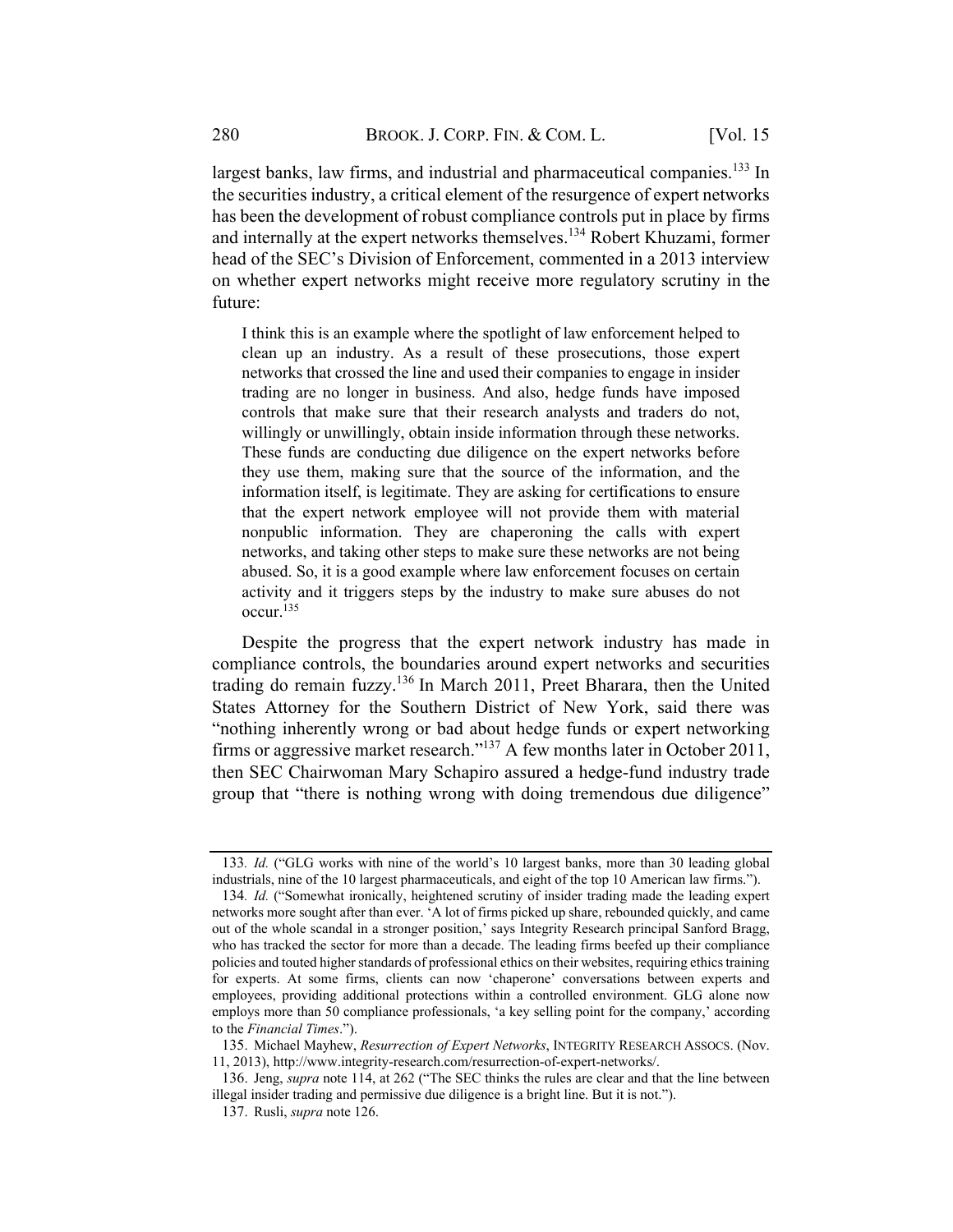with respect to stock research.<sup>138</sup> Statements like these provided somewhat minimal assurance to the expert network industry and clientele because the essence of the expert network—like the use of alternative datasets—is to provide information that is not readily available to the public.<sup>139</sup> If this information is also material and given in breach of a duty to its source, both of which are highly situationally-dependent, trading on the basis of the information could represent a violation of Rule  $10b5-1$ .<sup>140</sup>

Rajaratnam's conviction also raised doubts about the continued viability of the "mosaic" theory of insider trading, whereby an analyst weaves together pieces of public facts and non-material disclosures to form a mosaic, which is only material after the pieces are assembled.<sup>141</sup> The mosaic theory is a perfectly legal investment strategy and can also operate as a defense in an insider-trading investigation.<sup>142</sup> However, Rajaratnam's case illustrates the difficulty of both leveraging the theory as a defense and determining whether information received—be it an alternative data set or information obtained through an expert network—constitutes a permissible piece of the mosaic or MNPI which violates insider-trading laws.<sup>143</sup>

Since 2011, the continuing viability of the mosaic theory as a defense has been a subject of debate. Some commentators have argued that the theory is no longer viable in light of Rajaratnam's conviction and aggressive prosecutorial definitions of insider trading by state and federal prosecutors and the SEC.<sup>144</sup> Others have argued that Rajaratnam's invocation of the mosaic theory as defense was unsuccessful not because of any issue with the mosaic theory itself; rather, it was the other more salient details of that case such as the McKinsey consultant who admitted to receiving over \$500,000 per year from Rajaratnam in exchange for McKinsey client secrets—which ultimately convinced the jury of Rajaratnam's guilt.<sup>145</sup>

144. See discussion infra note 154.

<sup>138.</sup> Steve Eder, SEC Chief Draws a 'Bright Line' on Insider Trading, WALL ST. J. (Oct. 21, 2011), https://www.wsj.com/articles/SB10001424052970203752604576643474268068178 (Shapiro was responding to questions from hedge funds on whether regulators had set forth clear rules about expert networks and insider trading. Jamie Nash, a hedge fund lawyer who attended the conference, noted that Shapiro's comments "reinforced what the SEC's position has been all along . . . . There's nothing wrong with digging into the weeds and doing deep dives on your investments and potential investments. But you have to make sure you have robust compliance and controls."). 139. Bondi & Lofchie, supra note 61, at 177.

<sup>140</sup>. Id. at 177-78.

<sup>141.</sup> In the Matter of Dirks, SEC Rel. No. 34-17480, 1981 WL 36329 (Jan. 22, 1981).

<sup>142.</sup> Bondi & Lofchie, supra note 61, at 154-55.

<sup>143</sup>. Id. at 152.

<sup>145</sup>. See Holman W. Jenkins, Jr. Temporary Sanity in Insider-Trading Law, WALL ST. J. (May 14, 2011), https://www.wsj.com/articles/SB10001424052748703864204576321013619678894 (arguing in a WSJ opinion piece that Rajaratnam was found guilty by the jury not because of prosecutor Preet Bharara's framing of the case as being about harm to ordinary investors, ("Unlawful insider trading should be offensive to everyone who believes in, and relies on, the market. It cheats the ordinary investor . . ."); rather, because of "concrete and smelly wrongs exposed in the courtroom" including "a McKinsey consultant [who] admitted to receiving \$500,000 a year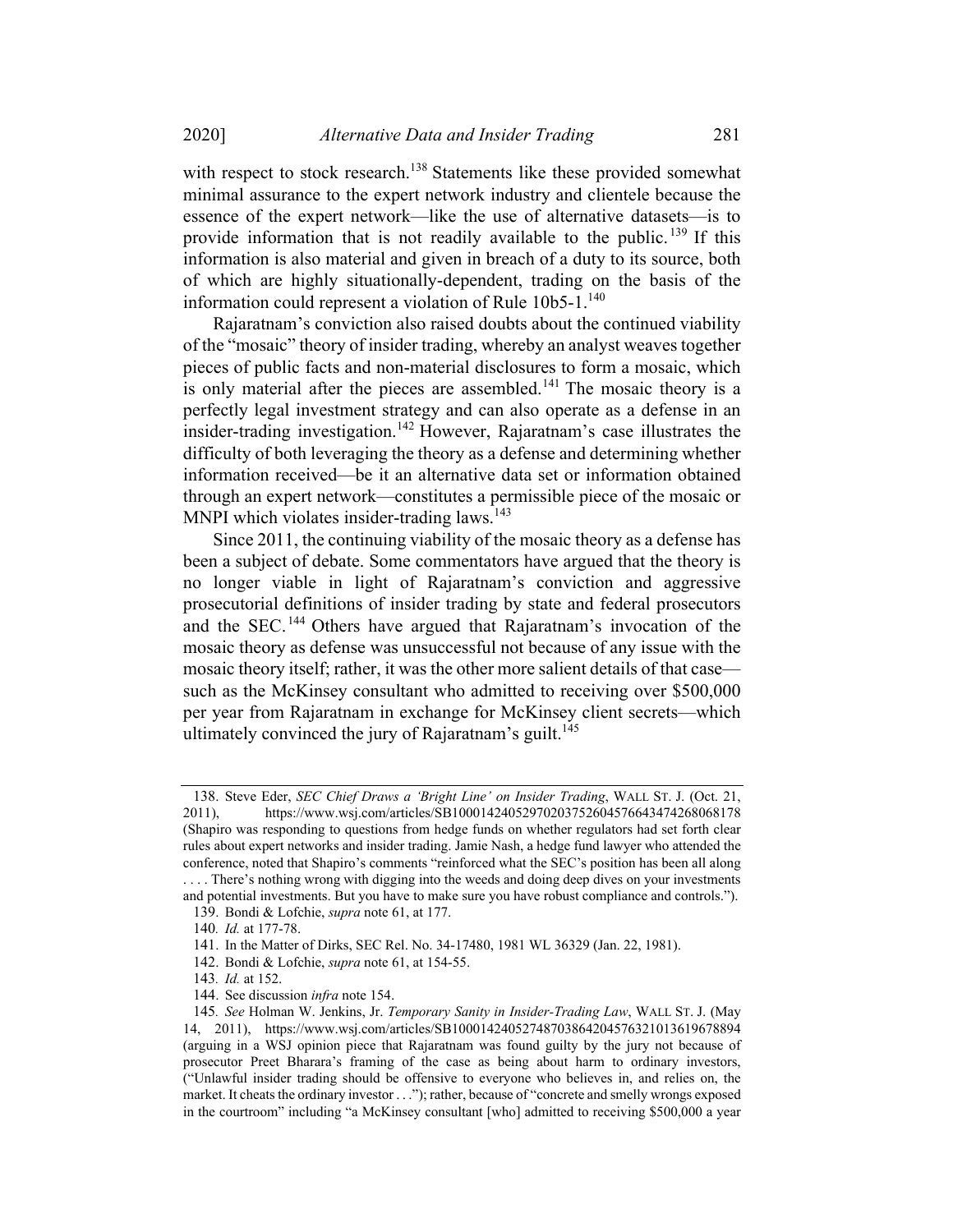Although case law directly involving the mosaic theory is limited.<sup>146</sup> at least one court has weighed in on the issue since 2011. In SEC v. Steffes, the SEC charged employees of a railroad company and several of their family members with insider trading.<sup>147</sup> There, the employees tipped off their family members after becoming aware that their employer appeared poised to be acquired based on rumors amongst fellow employees, their observation of people in suits touring the rail yards, and their having been asked to prepare inventories of company assets. <sup>148</sup> The SEC alleged that the fact that the company was for sale was MNPI and the employees had violated their fiduciary duty to their employer by informing family members and trading on the basis of that information,<sup>149</sup> and in doing so had violated Rule 10b5- $1.^{150}$  Although the employees and their family members were ultimately found not liable in a jury trial, in denying a motion for summary judgment filed by the employees, the court explained that it is "well established that a defendant can be held liable for insider trading when he or she obtains and acts on pieces of information, which, pieced together, constitute material nonpublic information."151 The court further held that while the facts known by the defendants were not material standing alone, when taken together from the totality of information known to the defendants, the SEC could plausibly show that the information was material.<sup>152</sup> Although one commentator argued that Steffes stood for the proposition that "U.S. courts often do not recognize the mosaic theory as a defense at all,"<sup>153</sup> another countered that this "unjustifiably pessimistic assessment . . . fails to appreciate the nature of the case" because the defendants in Steffes were employees of the company who

152. Id. at 613.

under the table from Rajaratnam for betraying the secrets of McKinsey's clients [and] [a]n Intel executive [who] admitted accepting gifts and loans from Rajaratnam for blabbing inside information about Intel").

<sup>146.</sup> Allan Horwich, The Mosaic Theory of Materiality – Does the illusion Have a Future?, 43 SEC. REG. L.J. 129, 136 (2015) ("Very few cases have addressed the mosaic concept, fewer still by name.").

<sup>147.</sup> SEC v. Steffes, 805 F. Supp. 2d 601, 605 (N.D. Ill. 2011).

<sup>148</sup>. Id. at 616.

<sup>149</sup>. Id. at 607.

<sup>150</sup>. Id.

<sup>151</sup>. Id. at 610 (citing United States v. Mylett, 97 F.3d 663, 668 (2d Cir.1996)) (upholding criminal conviction for insider trading when the defendant "was never told about the acquisition and did no more than piece together evidence obtained while working for" the acquirer); SEC v. Binette, 679 F. Supp. 2d 153, 159 (D.Mass.2010) (citing SEC v. Materia, 745 F. 2d 197, 199 (2d Cir.1984) ("A defendant may be liable under the misappropriation theory when he pieces together incomplete fragments of confidential information provided through his employment to identify likely acquisition targets and then trades stock in those target companies.")); see also Horwich, supra note 147, at 136.

<sup>153.</sup> Horwich, supra note 146, at 139 quoting Greene and Schmid, Duty-Free Insider Trading?, 2013 COLUM. BUS. L. REV. 369, 415 (2013).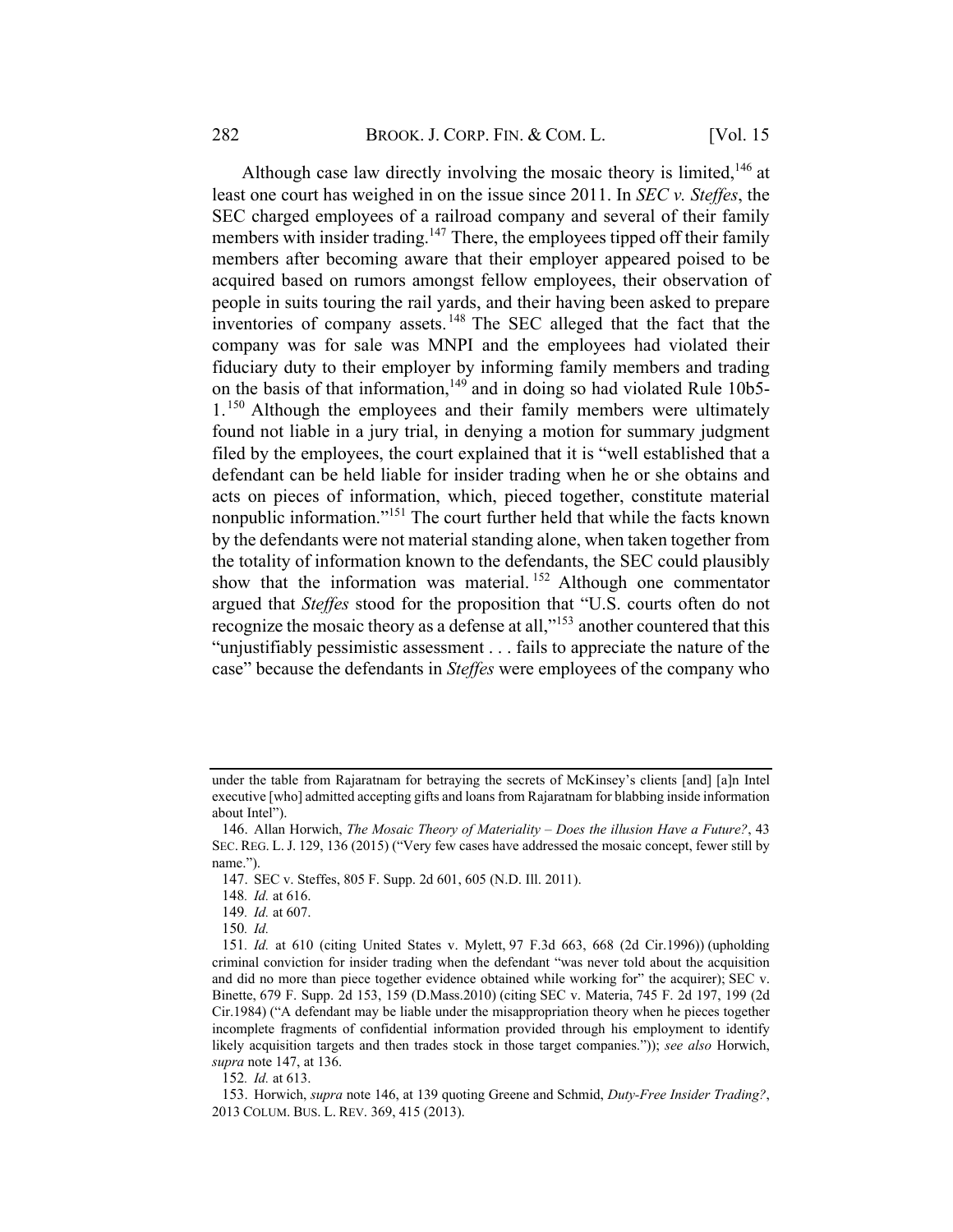assembled their mosaic solely from internal corporate information, gained pursuant to their employment, that they knew was confidential.<sup>154</sup>

In any case, it seems clear that reliance on the mosaic theory as a defensive strategy exposes a defendant to considerable uncertainty regarding the robustness of the doctrine itself (what the current state of the law actually is) and how the court might apply the doctrine to the factual circumstances of the case (how that law applies to the defendant's particular circumstances). Investment managers using alternative data to inform their trading should understand this uncertainty and not rely heavily on the doctrine when developing policies and procedures to prevent insider trading.

# IV. SOLUTION: COMPLIANCE CONTROLS TO GUARD AGAINST INSIDER TRADING

There is evidence that investment managers may not be sufficiently attuned to the risk that alternative data use could represent a securities law violation. According to a recent Lowenstein Sandler survey, just 33% of respondent hedge fund managers indicated that the risk that alternative datasets may contain MNPI was a major concern when gathering/purchasing and using alternative data, and just 21% indicated that increased compliance burden was a major concern.155 In September 2018 remarks at Georgia State University College of Law, then SEC Commissioner Kara Stein described how alternative data market participants have prioritized returns over regulatory risk management: "This race to collect and control data is intensifying. Many firms and individuals are rushing onto the course but few are thinking about what the rules of the race should be. Most are focused on the potential benefits and not on the potential costs or unintended consequences."156

Thus, in order for alternative data to avoid becoming the next expert networks, investment managers should take seriously the risk that alternative datasets may contain MNPI. <sup>157</sup> As Part II discussed, an SEC or DOJ investigation arising from alternative data use presents an existential threat

<sup>154.</sup> Horwich, *supra* note 146, at 139 ("Steffes was not a case where some outsider, such as an analyst, pried one or two seemingly insignificant nuggets of information from an insider. On the contrary, the defendants were themselves corporate employees and their tippees and all of the information the employees allegedly used to form their mosaic—a term the court did not use—was gleaned either from their involvement in matters that were related to the proposed sale or activities they observed on company premises.").

<sup>155.</sup> Peter D. Greene, Alternative Data = Better Investment Strategies, But Not Without Concerns, LOWENSTEIN SANDLER, 10 (Sept. 2019) https://www.lowenstein.com/alternative datareport (follow the link and enter required information to access the report free of charge).

<sup>156.</sup> Stein, supra note 6.

<sup>157.</sup> See discussion supra Part III (reviewing the history of expert networks, which was marked by wide-spread adoption, followed by a landmark insider trading violation and an immediate steep decline in usage, and ultimately, measured re-adoption with compliance protections in place).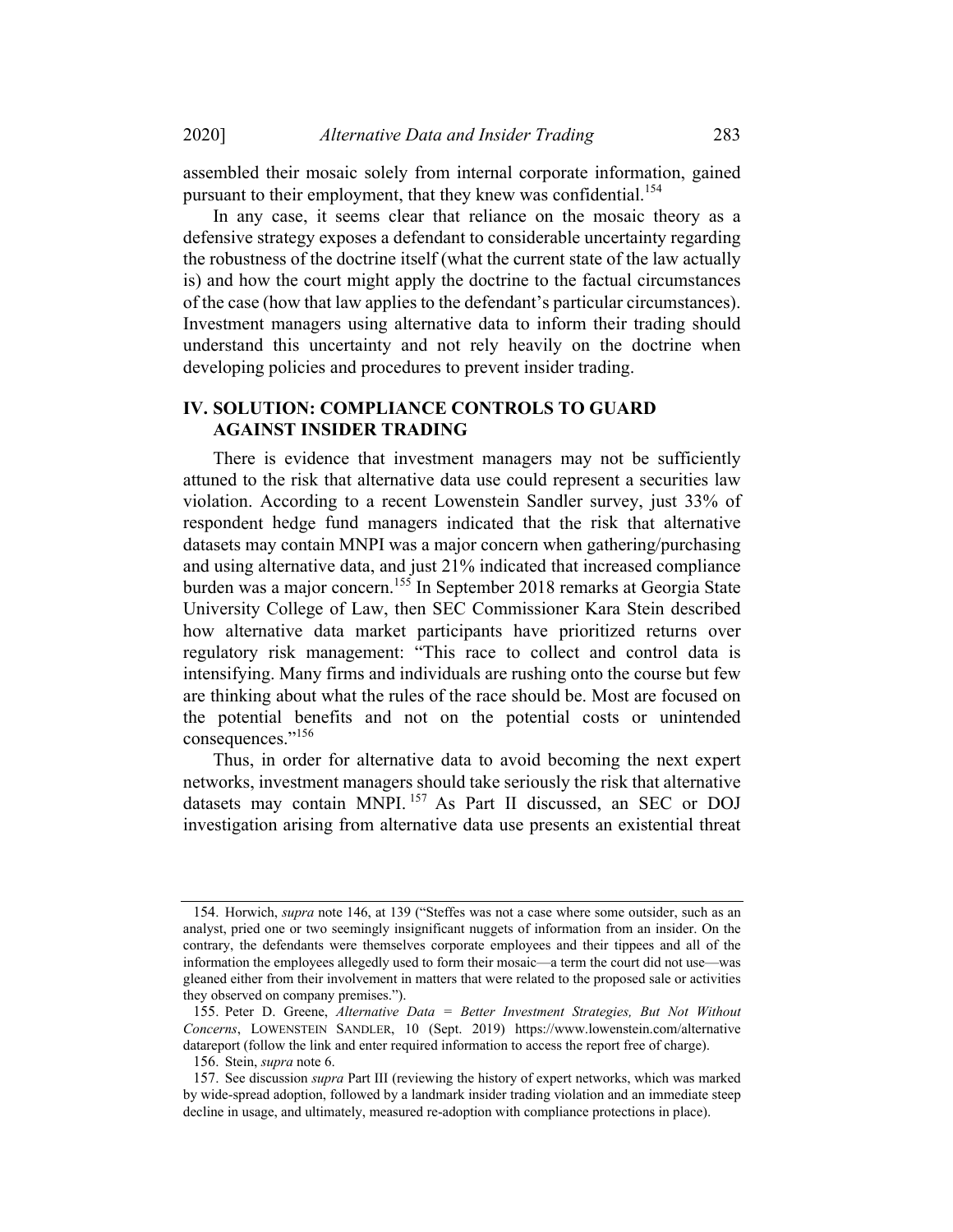to investment managers.<sup>158</sup> In order to guard against this threat, managers should implement compliance programs that: (1) provide assurance that datasets have not been acquired in breach of a duty for purposes of Rule 10b5-1; <sup>159</sup> and (2) satisfy their obligations to establish, maintain, and enforce written policies and procedures designed to prevent misuse of MNPI under 204A and  $15(g)$ . <sup>160</sup> Establishing robust compliance procedures around alternative data will both protect firms from legal and regulatory risk and provide assurance to the SEC and DOJ that the firm takes its compliance obligations seriously.161

As in all areas of compliance and risk management, firms seeking to implement alternative data compliance procedures should observe general best practices, including creating a culture which encourages employees to report receipt of any MNPI—especially MNPI which may be sourced in an unusual way—to legal and compliance professionals, <sup>162</sup> documenting policies and procedures, <sup>163</sup> recording situations where employees have received MNPI and reported it to the legal and compliance function, and training employees on securities laws, identification of MNPI, and other potential red flags. <sup>164</sup> Firms should also ensure that responsibilities and

160. See discussion on enforcement actions arising from violations of 204A and 15(g) supra Part II.

163. Id. at 200.

<sup>158</sup>. See supra notes 58-61 and accompanying text (explaining that violations of federal securities laws represent an existential threat to investment managers).

<sup>159.</sup> With respect to Rule 10b5-1, the most significant legal question will perhaps be whether alternative datasets have been purchased or made available for sale in breach of a duty. Regulation FD makes clear that a violation of its provisions is not sufficient alone to give rise to a breach of duty for 10b5-1 purposes. Thus, to prove a violation of Rule 10b5-1, the SEC must show that there was a breach of duty (outside of a potential Regulation FD violation) where a data seller has made a dataset available without having the contractual right to do so (e.g., a credit card company selling customer transaction data), or a firm has collected data in breach of some other contractual obligation (e.g., website scraping in violation of a site's terms and conditions).

<sup>161.</sup> Bondi & Lofchie, supra note 61, at 200 ("It is important to be able to demonstrate to government investigators the extent to which a firm strives to comply with the law. For this reason, a firm should maintain consistent and thorough documentation of its compliance program. Firms should be able to show investigators that they have taken steps to inform employees of appropriate policies and procedures, actively followed through in implementing and enforcing the policies and procedures, and consistently investigated red flags and other unusual matters.").

<sup>162</sup>. Id. at 199 ("Compliance programs should encourage employees to voice concerns and question conduct where doubt exists as to the propriety of trading on certain information. Even firms with the most well-designed and well-operated compliance programs will find it difficult to completely safeguard themselves from all regulatory problems. Creating an atmosphere in which employees feel comfortable raising legal and compliance questions helps firms ensure that they are taking a broad view on regulatory concerns.").

<sup>164</sup>. Id. at 199 ("Training programs should be robust, regular, and well-documented, including topics covered and attendance. Such programs should focus on: the substance of the law; the substance of the firm's procedures; and the need to self-report or flag problematic issues for further discussion and review. To the extent possible, training should avoid abstract analysis and instead reflect and speak to real life activities and behaviors faced by firm personnel. . .Training should emphasize the need to immediately reach out to compliance and legal personnel when there is any doubt as to whether certain information can be used.").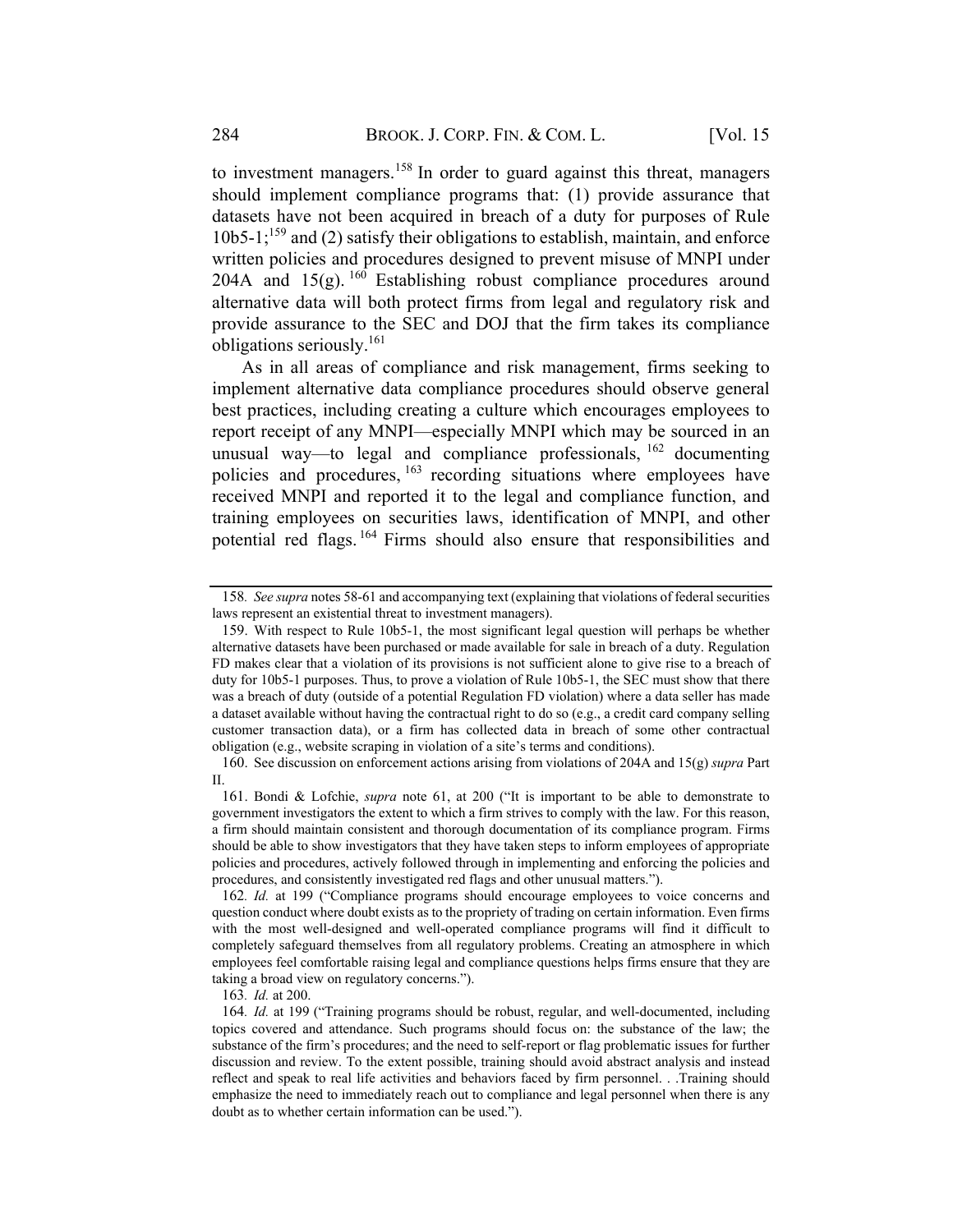reporting lines are appropriately delineated such that the compliance function enjoys sufficient independence from business pressures and support from upper management.<sup>165</sup>

While management should make clear to front-office employees that their obligations include protecting the firm from potential securities law violations, front-office employees, especially those involved in securities trading, should never be the firm's first and last line of defense.<sup>166</sup> Legal and compliance professionals should instead have a strong understanding of the firm's business practices and be monitoring those practices as well as individual employees for compliance with policies and procedures on an ongoing basis, and where proposed transactions may be especially fraught with legal or regulatory risk, providing ad-hoc approvals and advice.<sup>167</sup> Legal and compliance professionals should leverage legal publications and CLEs to stay abreast of the latest developments in the securities laws and understand that the laws around insider trading are highly nuanced and factually-dependent and will continue to evolve as business practices change and the SEC and DOJ develop new theories of insider trading liability.<sup>168</sup>

Effective compliance programs specific to alternative data will necessarily focus on due diligence on data vendors and data originators (companies actually generating alternative datasets as a byproduct of their business).<sup>169</sup> Due diligence on data obtained from vendors should be twopronged: research on the data vendor, and research on the alternative datasets being considered.

First, buyers should perform due diligence on the vendor itself.<sup>170</sup> Data vendors may be small, private, opaque operations, with widely varying levels of legal sophistication and risk appetite, and alternative data purchasers should be mindful when assessing vendors that business practices have outpaced legal developments, few best practices exist, and some data vendors

169. As Part I discussed, most fund managers are sourcing data through vendors; however, to the extent that funds may be sourcing data themselves by contracting directly with data originators or collecting data through some other means, it will be necessary to perform due diligence on those data originators and relevant collection procedures in addition to due diligence on data vendors.

<sup>165.</sup> See discussion on enforcement actions arising from violations of 204A and 15(g), *supra* Part II.

<sup>166.</sup> See generally discussion on compliance shortcomings in Marwood and Deerfield, supra notes 102-113.

<sup>167.</sup> Bondi & Lofchie, supra note 61, at 198 ("Supervisory programs should be ongoing and tailored to the particularities of a firm's business. Supervisors should meet regularly with persons supervised and should be fully informed of the person's conduct and of the business being conducted. Firms' supervisory procedures should include appropriate documentation of applicable processes, including (1) monitoring of employees' compliance with procedures; (2) supervisory approval; and (3) trade monitoring and review.").

<sup>168</sup>. Id. at 200-01.

<sup>170.</sup> ROBERT LEONARD, JEFFREY NEUBURGER, JOSHUA NEWVILLE, & JONATHAN RICHMAN, Presentation, Big Data and Hedge Funds: Current Legal and Compliance Issues, PROSKAUER, 30 (June 7, 2017) (available at: https://s3.amazonaws.com/assets.production.proskauer/uploads/5c2ca cdac56dac24afdfaf2b73625e09.pdf).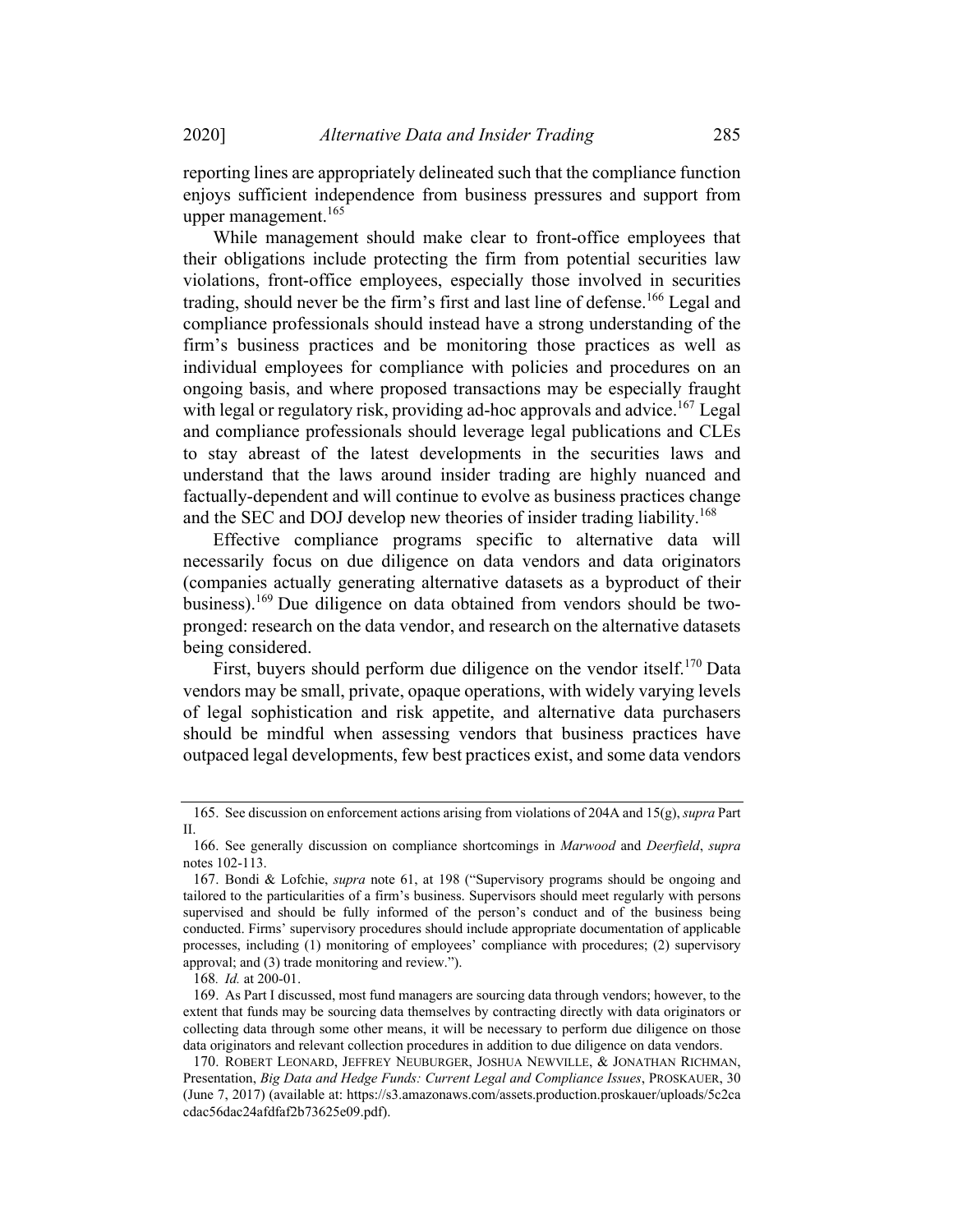may be particularly susceptible to market pressures to deliver valuable datasets.<sup>171</sup> Purchasers should therefore exercise skepticism when assessing vendors by asking questions in writing, getting contractual representations, warranties, and indemnifications,<sup>172</sup> and seeking to understand the vendor, its founders and employees, its methods and business practices, its other clients, and whether it has been involved in any litigation or government investigations. 173

Second, buyers should perform due diligence on the alternative datasets they are considering purchasing.<sup>174</sup> Buyers should understand the nuts and bolts of how the vendor is sourcing the data, and should especially focus on ensuring that the vendor has the explicit right to sell the data, as a breach of duty for purposes of Rule 10b5-1 may arise from data obtained by deceptive means (which could potentially include, for example with web-scraping, a violation of a website's terms and conditions) or data sold in violation of a contract with the data originator.<sup>175</sup> As part of this diligence, buyers should request and review contracts and other relevant agreements, avoid relying on the vendor's legal analysis, spot check the dataset, and carefully document the diligence procedures performed. <sup>176</sup> Vendors and recurring alternative datasets should be recertified on an ongoing basis, and buyers should be clear with vendors about their aversion to MNPI and trust in their instincts about the vendor and its data offerings.<sup>177</sup>

To the extent that firms may be sourcing alternative data in-house by contracting directly with data originators or collecting it via other means such as web scraping, it will be necessary to perform due diligence focused on whether such contract or other sourcing method could represent a breach of duty.<sup>178</sup> With respect to contracts with data originators, buyers should focus on whether the originator has the right to sell the data, as a breach of a contractual obligation to a customer to keep information confidential, for example, could represent a potential breach of duty for Rule 10b5-1

<sup>171</sup>. Id.

<sup>172.</sup> Buyers of alternative datasets should be aware, however, that contractual representations, warranties, or indemnities may not shield them from government investigations, litigation, or other adverse publicity if they either know or are reckless in not knowing that the dataset they are purchasing has been sold to them in breach of a duty for purposes of Rule 10b5-1. In the civil context, an insider-trading claim requires the government to show that the defendant was at least reckless in not knowing whether he or she was trading on the basis of MNPI obtained in breach of a duty, and in the criminal context, the government must show that the defendant acted "willfully," a standard which has been interpreted inconsistently by the lower courts, but case law seems to approximate a standard which is roughly recklessness. See Davis, supra note 67, at 4; see also Miriam H. Baer, Insider Trading's Legality Problem, 127 YALE L. J. F. 129 (2017).

<sup>173.</sup> LEONARD, ET AL., supra note 170, at 33-36.

<sup>174</sup>. Id. at 33.

<sup>175</sup>. Id. at 23-24.

<sup>176</sup>. Id. at 33, 38.

<sup>177</sup>. Id. at 33-36.

<sup>178</sup>. Id. at 23-28.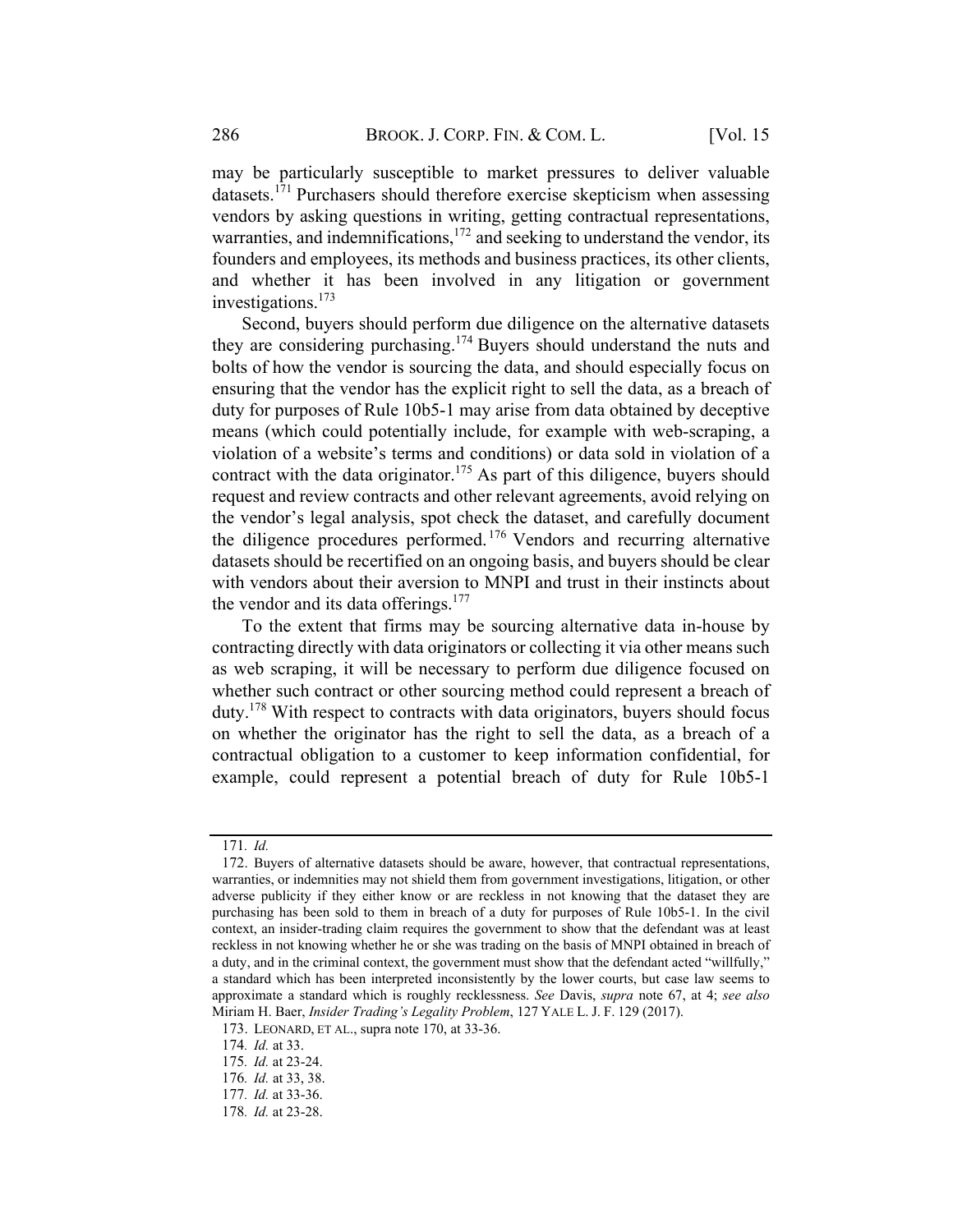purposes. <sup>179</sup> Buyers should also ensure that their contract with the data originator gives them the right to use the data to inform securities trading, as a breach of the contract's terms could also represent a potential breach of duty under Rule 10b5-1's misappropriation theory.<sup>180</sup> Firms sourcing data inhouse via other means, such as web-scraping, should ensure that their methods do not involve deception, misrepresentations of their identity, violation of site's terms and conditions, or any other means of gaining unauthorized access or otherwise circumventing controls such as "captchas," as any of these would likely represent a breach of duty under the misappropriation theory of Rule  $10b5-1$ .<sup>181</sup> As with due diligence on vendors, firms contracting with data originators or sourcing data via other means inhouse should request and review relevant documentation, ask questions in writing, get contractual assurances that the originator has the right to sell the data, and document all procedures performed.<sup>182</sup>

In addition to establishing Rule 10b5-1 compliance procedures for alternative data use, firms should also be mindful of their obligations under 204A and  $15(g)$ .<sup>183</sup> It is critical for firms to not only implement policies and procedures designed to protect MNPI and avoid insider-trading, but to also monitor compliance with those policies and procedures on an ongoing basis. <sup>184</sup> Firms should avoid the compliance failures of Marwood and Deerfield by: (1) ensuring that line employees, especially those involved in securities trading, are not permitted to self-evaluate whether alternative datasets contain MNPI; (2) documenting detailed procedures on how diligence reviews of alternative data vendors, contracts, and other sourcing methods are to be performed; (3) avoiding relying on alternative data vendors to police their own conduct with respect to distribution of MNPI; and (4) monitoring employees for compliance with policies and procedures on an ongoing basis.185

- 184. Id.
- 185. Id.

<sup>179</sup>. Id. at 25.

<sup>180</sup>. Id.

<sup>181</sup>. Id. at 23-24, 37.

<sup>182</sup>. Id.

<sup>183</sup>. See supra notes 99-113 and accompanying text.